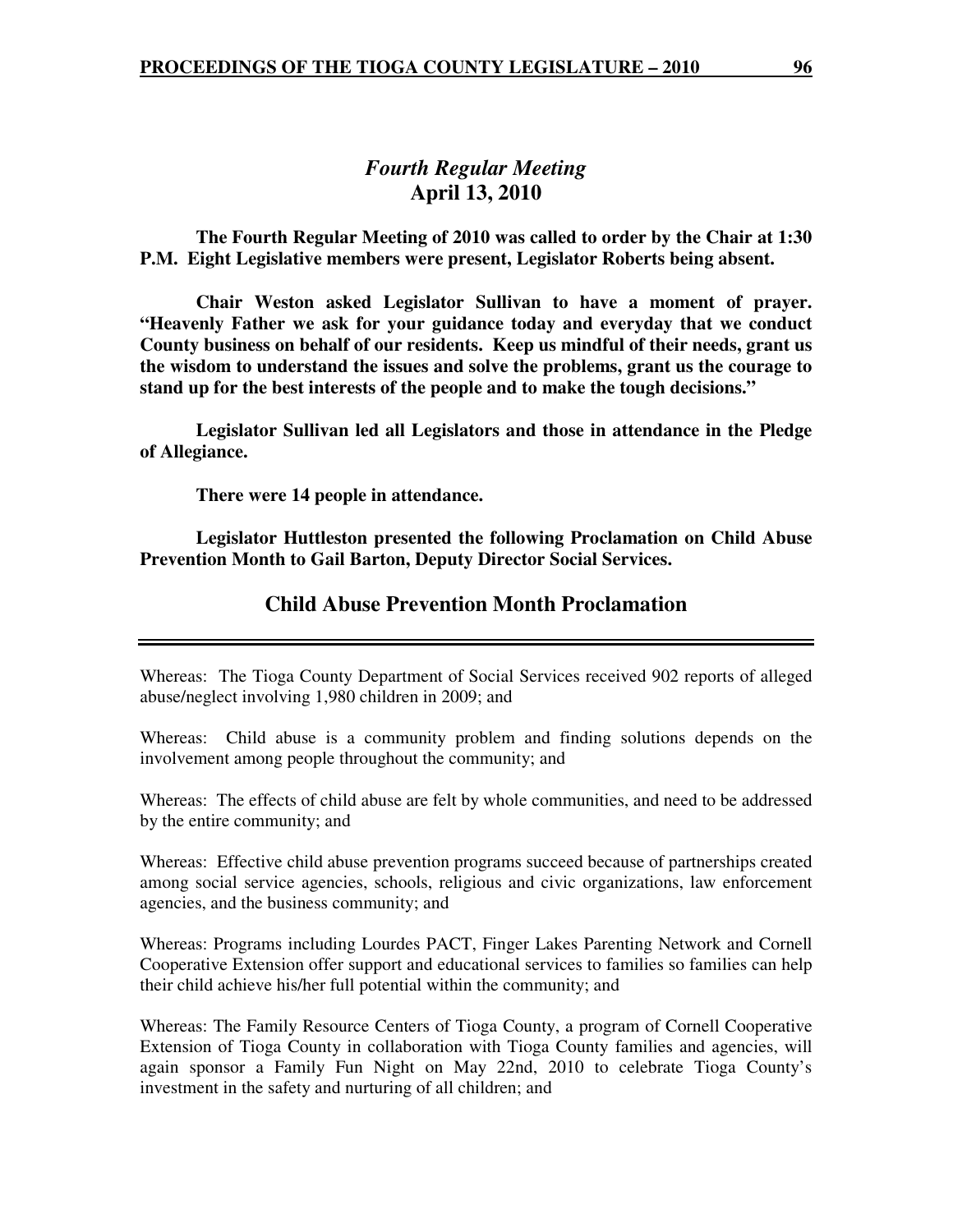Whereas: All citizens should become more aware of the negative effects of child abuse and prevention activities within the community, and become involved in supporting parents and families so that children can live in safe, nurturing homes; now therefore

#### **THE TIOGA COUNTY LEGISLATURE, does hereby proclaim April 2010 as**

#### **Child Abuse Prevention Month**

in Tioga County and call upon all citizens, community agencies, religious organizations, medical facilities, and businesses to increase their participation in our efforts to insure that all children are raised in safe, nurturing families, thereby strengthening the communities in which we live.

 **Gail Barton spoke. "I gave each one of you a button to wear in support of April as Child Abuse Prevention Month. How do we prevent child abuse and neglect? If you would like to hear more about this topic you are invited to attend the next Community Resource Forum sponsored by Catholic Charities this Thursday, April 15 at 8:30 a.m. at St. Patrick's Church hall here in Owego.** 

 **"If you were asked that question as an individual, how do you prevent child abuse and neglect, what would you say? If you were asked that question as a member of the community you live in, how would you respond? Hopefully your answer would not be to involve Social Services, Law Enforcement, or the Legal System because by the time those systems are called into action it is not about prevention. An easier question to answer might be why should we prevent child abuse and neglect? The answer we all would probably give is because I want all children to be safe, happy, and healthy, and to have the best chance in life they possibly can. A less obvious answer might be I would like to prevent child abuse and neglect because I would like to decrease mental illness, decrease domestic violence, decrease substance abuse, and decrease the number of people who are in prisons. These are all problems that have a huge direct cost to society and all problems that can be the consequences of child abuse and neglect.** 

 **"Child abuse and neglect are caused by a complex mix of child, family, community, and social factors. There are no simple solutions to preventing it. Child abuse and neglect prevention is about doing what we need to do as soon as we can so families are connected to the resources and supports they need to ensure the healthy development of children. Research findings in the area of early care and support and education have been impressive. Because early childhood interventions have been shown to substantially affect many aspects of children's well being they may also provide avenues for reducing abuse and neglect.**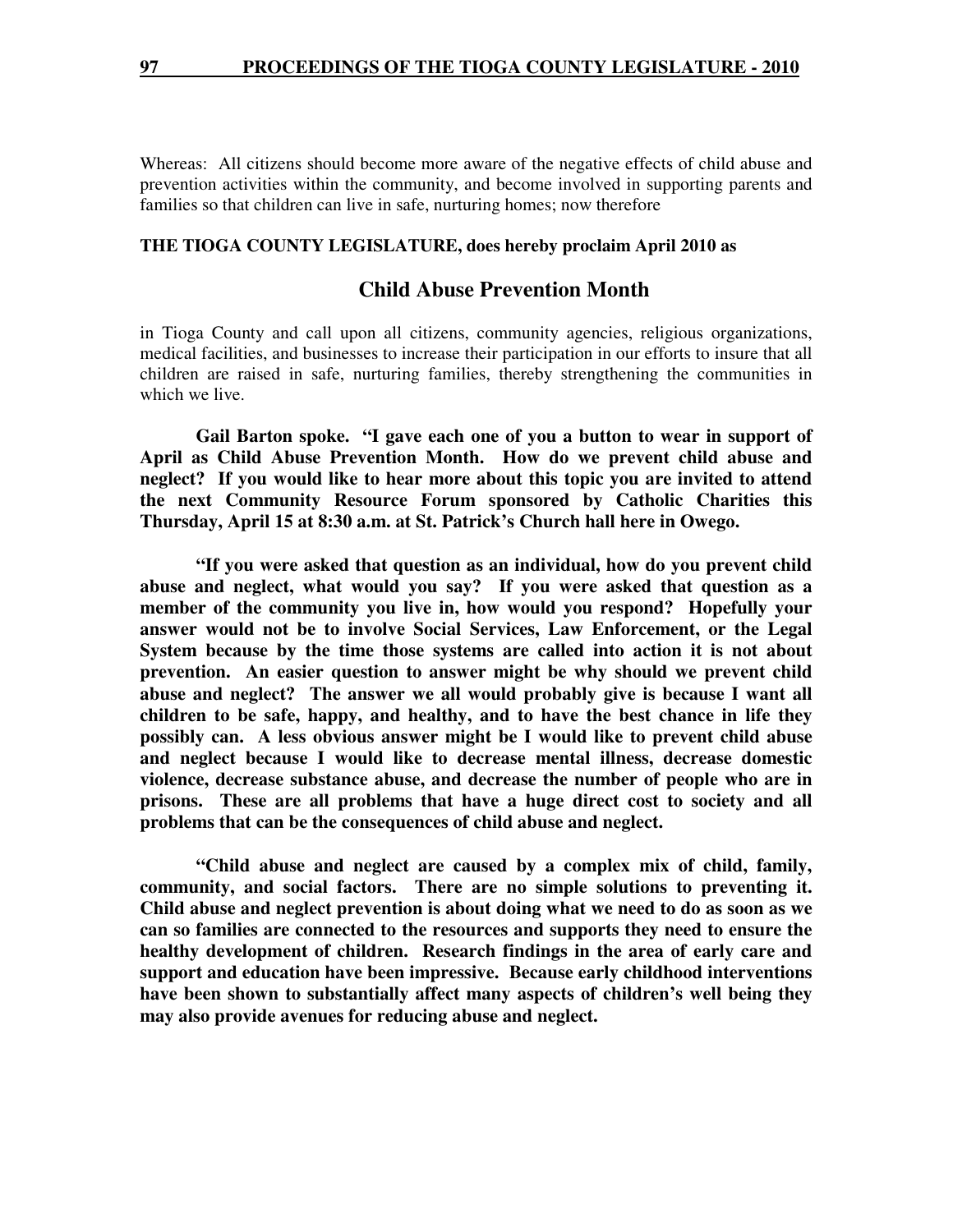**"In Tioga County we are very fortunate to have the Lourdes Pact Program that works with parents prenatally in their own homes. We have a great resource in the parenting education programs of Cornell Cooperative Extension. The Tioga County Youth Bureau prioritizes funding programs that address the prevention of child abuse and neglect, and there are other fine community organizations and individuals in Tioga County dedicated to helping parents. I appreciate the resources and support already available here, but I strongly support increasing our child abuse and neglect prevention efforts whether individually as a community or as leaders responsible for allocating valuable resources.** 

**"I thank the Tioga County Legislature for the recognition of April as Child Abuse Prevention Month. I hope we will each do something not only in recognition of April as Child Abuse Prevention Month, but every month to support a parent who may be in need of help before Social Services, Law Enforcement, or the Legal System become a reality in their lives. Thank you."** 

 **Judy Wolfe from Cooperative Extension spoke. "You can help prevent child abuse by supporting parents in your community. The Family Resource Center is our child abuse prevention project and we are inviting everybody to help support the parents around them so they can take care of their kids."** 

 **Legislator Huttleston presented the following Proclamation on Infant Immunization Awareness Week in Tioga County to Marilyn Reynolds of the Public Health Department.** 

County of Tioga County

#### EXECUTIVE PROCLAMATION

**WHEREAS:** Vaccines are among the 20th Century's most successful and cost-effective public health tools available for preventing disease and death; and

**WHEREAS:** National immunization levels are at or near record highs for most vaccines and most vaccine-preventable diseases have been reduced by 99 percent or more since the introduction of vaccines; and

**WHEREAS:** Children need a series of vaccinations, starting at birth, to be fully protected against 14 potentially serious diseases; and

**WHEREAS:** Immunizations are one of the most important ways parents can protect their children against serious diseases; and

**WHEREAS:** Tioga County recognizes National Infant Immunization Week (NIIW) to focus attention on the importance of timely immunization for infants and toddlers 2 years old and younger; and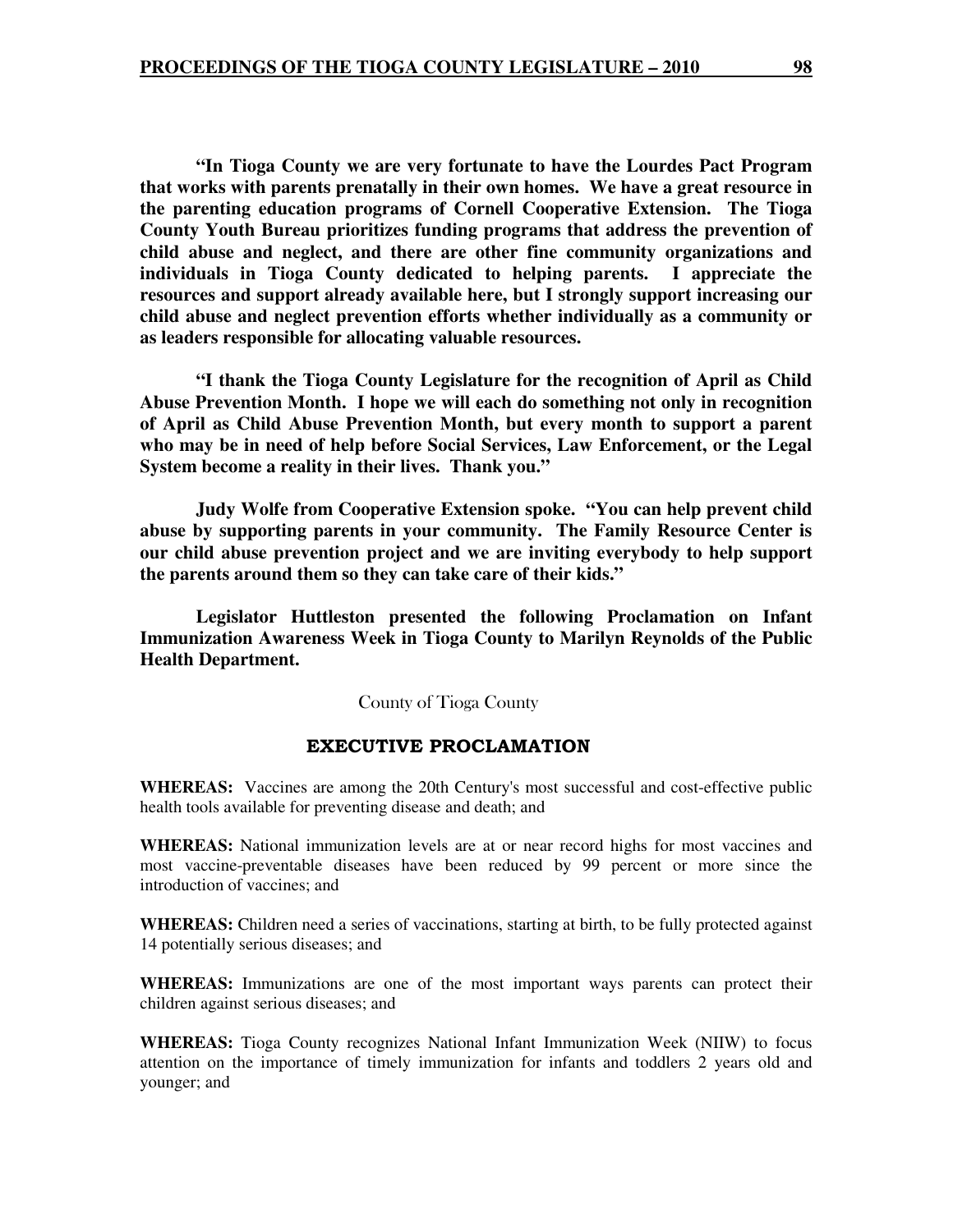**WHEREAS:** The Tioga County Legislature and the Health Department declare that National Infant Immunization Week (NIIW) serve as a call to parents, caregivers, and healthcare providers to participate in activities to increase the awareness of immunizing children before their second birthday; and

**WHEREAS:** The week of April 24 –May 1, 2010 has been declared National Infant Immunization Week to help ensure that children have all their vaccinations by the age of two; therefore be it

**RESOLVED:** That the TIOGA COUNTY LEGISLATURE, County of Tioga, does hereby proclaim the week of April 24 –May 1, 2010 as:

#### **INFANT IMMUNIZATION AWARENESS WEEK IN TIOGA COUNTY**

and encourages businesses, government agencies, national organizations, community-based organizations, and service groups to spread the immunization message throughout their communities. It is also encouraged that health care providers, parents, and children's caregivers in Tioga County advance the health of children by ensuring early and on-time immunization against preventable childhood diseases.

 **Marilyn Reynolds from the Public Health Department spoke. Thank you very much for your support in such an important endeavor. It is very important for us to immunize our children. It is one of the most important things we can do for our children and to prevent vaccine preventable diseases. Thank you."** 

 **Legislator Huttleston presented the following Proclamation on National Nursing Week in Tioga County to Elaine Doupe of the Public Health Department.** 

## *County of Tioga*

# *EXECUTIVE PROCLAMATION*

**WHEREAS: The nurses who live and who work in Tioga County while serving in many roles are all members of one profession, and as such have shown strength, commitment, professional skill and compassion directed at improving the health of the residents of Tioga County; and** 

**WHEREAS: The nursing profession is rapidly changing, requiring nurses to expand their role through critical thinking, and holistic analysis of patient care, to meet the new challenges; and** 

**WHEREAS: Tioga County nurses serve in many capacities within Tioga County; e.g., immunization clinics, control of communicable disease, homecare, mental health, well child clinics, Department of Social Services, doctor's offices, prenatal care programs, nursing homes, and more; and**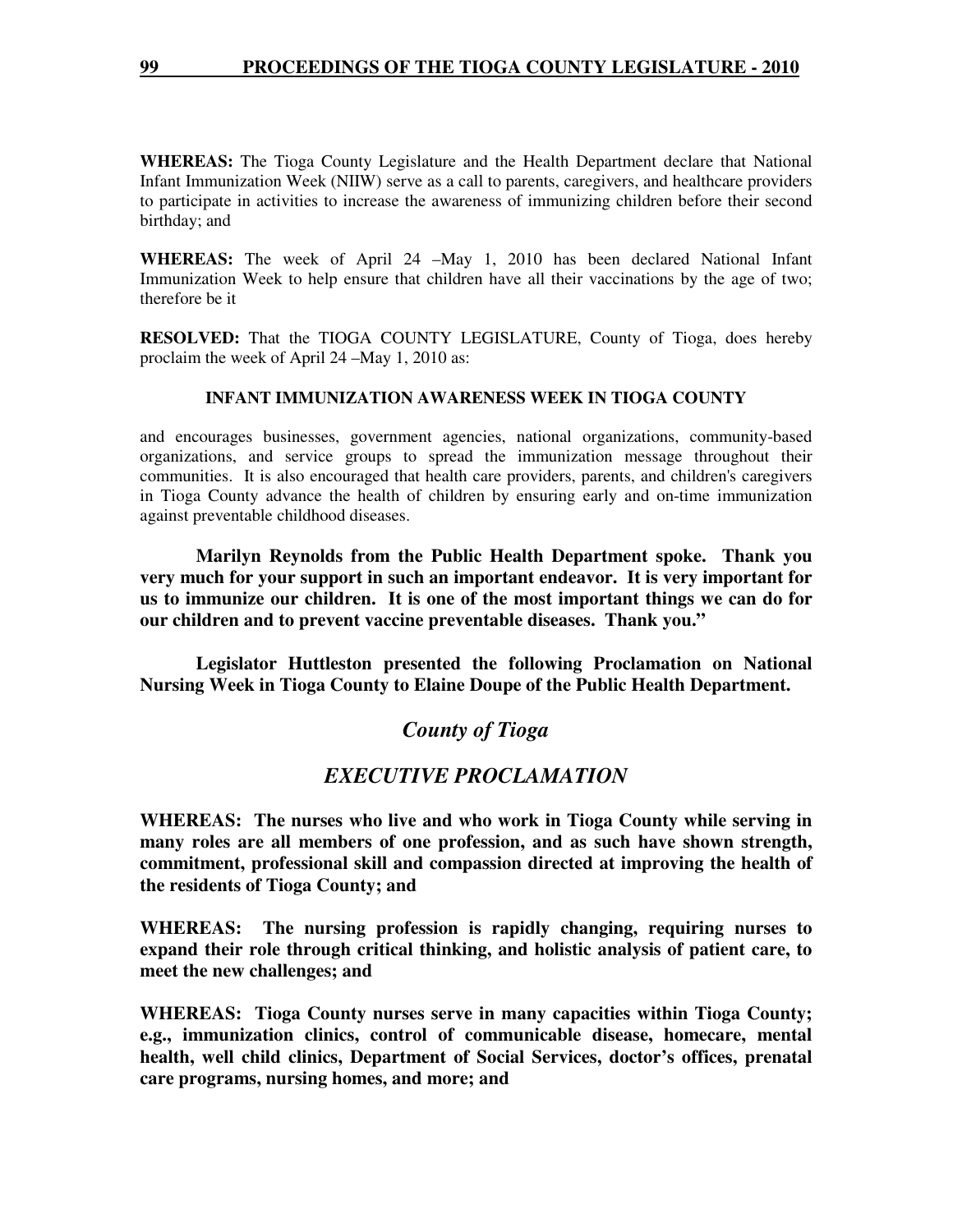**WHEREAS: The week of May 6 through 12, 2010 is "NATIONAL NURSING WEEK" and the Tioga County Legislature wishes to express their support and recognition of the nurses working and living in Tioga County; therefore be it** 

**RESOLVED: THAT THE TIOGA COUNTY LEGISLATURE does hereby Proclaim and designate the week of May 6 – 12, 2010 as:** 

#### *"NATIONAL NURSING WEEK IN TIOGA COUNTY"*

**and encourage businesses, government agencies, community-based organizations, service groups and our fellow citizens to recognize the many nurses who work and live in Tioga County as being nurses with strength, commitment and compassion.** 

 **Elaine Doupe from the Public Health Department spoke. "I do not know how many of you know this, but his wife is a nurse. I do want to thank you all for the proclamation. I bring you words of greeting from the Nurses at the Health Department and this proclamation will go to the District 5 Nurse's Association Nurse's Day Breakfast. That is an organization that is combined with Broome and Tioga Counties, and the Nurse's Day breakfast I believe is on May 6 at 7:00 a.m. If anyone would like to go give me a call, I would be happy to have you go on behalf of Tioga County. Thank you."** 

 **Legislator Huttleston presented the following Proclamation on Mental Health Awareness Month to Sue Romanczuk-Smelcer, Community Services Board Director.** 

#### **2010 PROCLAMATION**  *Mental Health Awareness Month & Children's Mental Health Week*

**WHEREAS: The citizens of Tioga County value the health and well-being of their families and fellow citizens of Tioga County, and therefore they are proud to support observances of Mental Health Awareness Month and Children's Mental Health Week; and** 

**WHEREAS: Tioga County has made a commitment to a community-based system of care that provides opportunities for the promotion of health, wellness, and recovery; and** 

**WHEREAS: There is an expectation of hope, healing and recovery for both children with serious emotional disturbances, and adults who experience symptoms of mental illness; and** 

**WHEREAS: The citizens of Tioga County support successful inclusion and participation of all individuals who are managing a serious mental health condition in their community through employment, education, and other community activities; and** 

**WHEREAS: The citizens of Tioga County recognize that the reduction of mental health symptoms is one aspect of successful treatment, and the achievement of development milestones and experiences that reinforce resiliency are integral for preparing youth to become successful adults; and**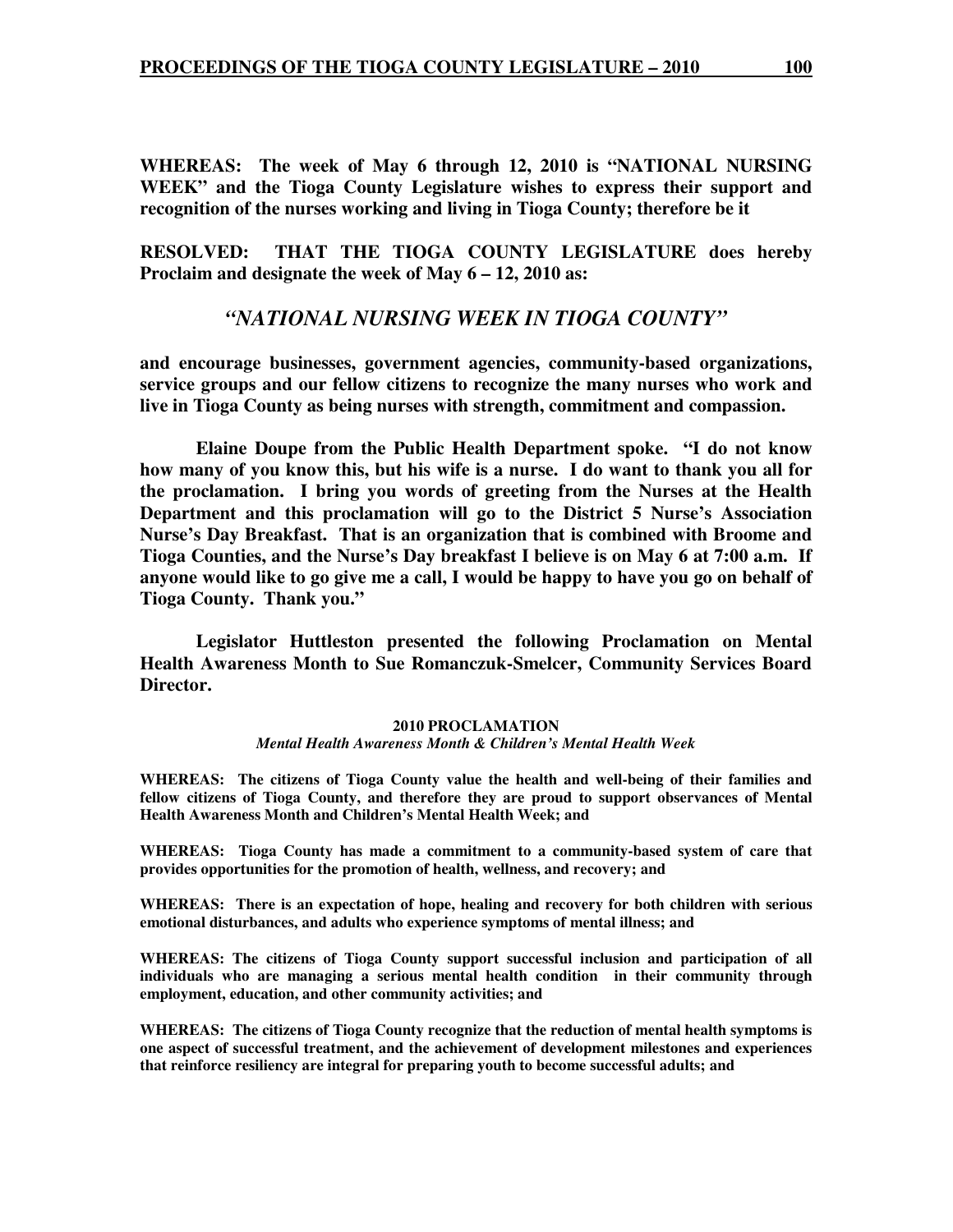**WHEREAS: Stigma prevents many families from seeking help, even though the treatment success rate for children with mental health challenges is 80%; and** 

**WHEREAS: It is important that children, adolescents, families, and communities learn about the warning signs of mental illness and where to obtain necessary assistance and treatment; and** 

**WHEREAS: Early detection, identification and treatment for children and adolescents can prevent mental health conditions from becoming more serious or long-lasting; therefore** 

**THE TIOGA COUNTY LEGISLATURE does hereby ask all residents of our county to join in declaring May 2010 as** *Mental Health Awareness Month* **and May 2-8, 2010 as** *Children's Mental Health Week* **in Tioga County.** 

 **Sue Romanczuk-Smelcer, Community Services Board Director, spoke. "Thank you for this. It seems like this is a month to remember our children in our community. I think that the work that all of us in Health & Human Services do with the children in our County, the more we can work with them the healthier adults that we have and the healthier community that we have. I appreciate your support and remembrance of the complete well being of our children."** 

 **George Penney had privilege of the floor. "Sometime ago this body was asked to make changes in procedures in order to make them less burdensome on the various departments. I would suggest also that changes be made to make it easier for the general public to know what is going on. Perhaps both objectives could be achieved by doing away with the many committees in effect making all decisions as a committee of the whole and that issues be discussed at the regular public meeting. Thank you."** 

| Code  | <b>Description</b>                  | Equipment | <b>Expense</b> |
|-------|-------------------------------------|-----------|----------------|
| A1010 | <b>Legislative Board</b>            |           | 819.37         |
| A1165 | <b>District Attorney</b>            |           | 2,692.45       |
| A1170 | <b>Public Defender</b>              |           | 2,289.42       |
| A1172 | <b>Assigned Counsel</b>             |           | 14,112.46      |
| A1185 | <b>Medical Examiners/Coroners</b>   |           | 495.00         |
| A1325 | <b>Treasurer</b>                    |           | 355.25         |
| A1345 | <b>Budget</b>                       |           | 115.91         |
| A1355 | <b>Assessments</b>                  |           | 2,016.79       |
| A1362 | <b>Tax Advertising and Expense</b>  |           | 8.34           |
| A1410 | <b>County Clerk</b>                 |           | 787.84         |
| A1411 | <b>Department of Motor Vehicles</b> |           | 221.17         |
| A1420 | Law                                 |           | 5,657.63       |
| A1430 | <b>Personnel</b>                    |           | 1,531.25       |
| A1450 | <b>Elections</b>                    |           | 630.85         |
| A1460 | <b>Records Management</b>           |           | 49.99          |
| A1490 | <b>Public Works Administration</b>  |           | 144.82         |
|       |                                     |           |                |

 **The list of audited bills was submitted and is summarized as follows:**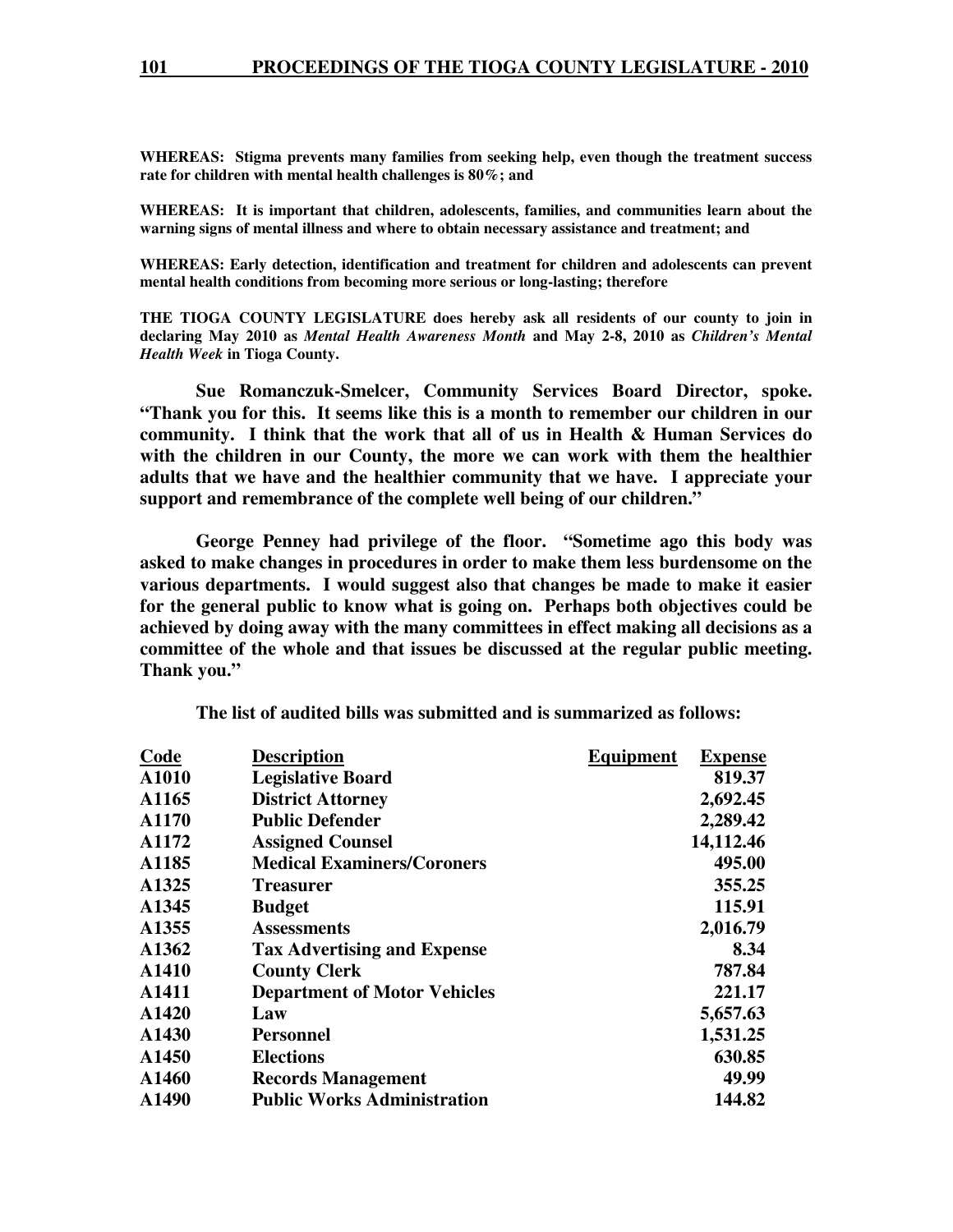| A1620                     | <b>Buildings</b>                          | 139.99   | 60,640.32  |
|---------------------------|-------------------------------------------|----------|------------|
| A1680                     | <b>Information Technology</b>             |          | 19,525.81  |
| A2490                     | <b>Community College Tuition</b>          |          | 762,906.10 |
| A2960                     | <b>Education of Handicapped Children</b>  |          | 236,618.01 |
| A3020                     | <b>Public Safety Comm E911 System</b>     | 714.00   | 3,193.63   |
| A3110                     | <b>Sheriff</b>                            | 1,000.92 | 14,610.05  |
| A3140                     | <b>Probation</b>                          |          | 799.50     |
| A3142                     | <b>Alternatives to Incarceration</b>      |          | 949.20     |
| A3146                     | <b>Sex Offender Program</b>               |          | 8,766.67   |
| A3150                     | Jail                                      |          | 61,948.20  |
| A3315                     | <b>Special Traffic Programs</b>           | 309.00   | 600.00     |
| A3410                     | <b>Fire</b>                               |          | 3,801.63   |
| A3640                     | <b>Emergency Mgmt Office</b>              |          | 354.06     |
| A3641                     | <b>Emergency Mgmt Grant Program</b>       | 2,537.40 |            |
| A3654                     | <b>EMO Grant Buyout</b>                   |          | 400.00     |
| A4010                     | <b>Public Health Nursing</b>              |          | 44,637.27  |
| A4011                     | <b>Public Health Administration</b>       | 5.00     | 5,856.19   |
| A4012                     | <b>Public Health Education</b>            | 2,228.00 | 3,614.04   |
| A4042                     | <b>Rabies Control</b>                     |          | 217.35     |
| A4044                     | <b>Early Intervention</b>                 | 69.99    | 45,563.67  |
| A4053                     | <b>Preventive/Primary Health Services</b> |          | 142.86     |
| A4054                     | <b>Preventive Dental Services</b>         |          | 936.33     |
| A4062                     | <b>Lead Poisoning Program</b>             |          | 36.00      |
| A4064                     | <b>Managed Care-Dental Services</b>       |          | 14,359.44  |
| A4070                     | <b>Disease Control</b>                    |          | 3,957.83   |
| A4090                     | <b>Environmental Health</b>               |          | 1,558.58   |
| A4210                     | <b>Alcohol and Drug Services</b>          |          | 13,538.25  |
| A4211                     | <b>Council on Alcoholism</b>              |          | 22,922.66  |
| A4309                     | <b>Mental Hygiene Co Admin</b>            | 133.00   | 8,579.21   |
| A4310                     | <b>Mental Health Clinic</b>               |          | 68,373.01  |
| A4315                     | <b>Mental Retardation</b>                 |          | 1,241.98   |
| A4320                     | <b>Crisis Intervention Services</b>       |          | 17,205.71  |
| A4321                     | <b>Intensive Case Management</b>          |          | 1,351.84   |
| A4333                     | <b>Psycho Social Club</b>                 |          | 39,170.25  |
| A6010                     | <b>Social Services Administration</b>     |          | 56,908.08  |
| A6422                     | <b>Economic Development</b>               |          | 558.04     |
| A6510                     | <b>Veterans' Service</b>                  |          | 776.46     |
| A6610                     | <b>Sealer of Weights/Measures</b>         |          | 192.05     |
| A7180                     | <b>Snowmobile Grant Program</b>           |          | 39,669.00  |
| A8020                     | <b>Planning</b>                           |          | 116.65     |
| A9060                     | <b>Health Insurance</b>                   |          | 1,537.34   |
| <b>SOLID WASTE FUND</b>   |                                           |          | 162,120.39 |
| <b>COUNTY ROAD FUND</b>   |                                           |          | 39,208.12  |
| <b>SPECIAL GRANT FUND</b> |                                           |          | 34,338.81  |
|                           |                                           |          |            |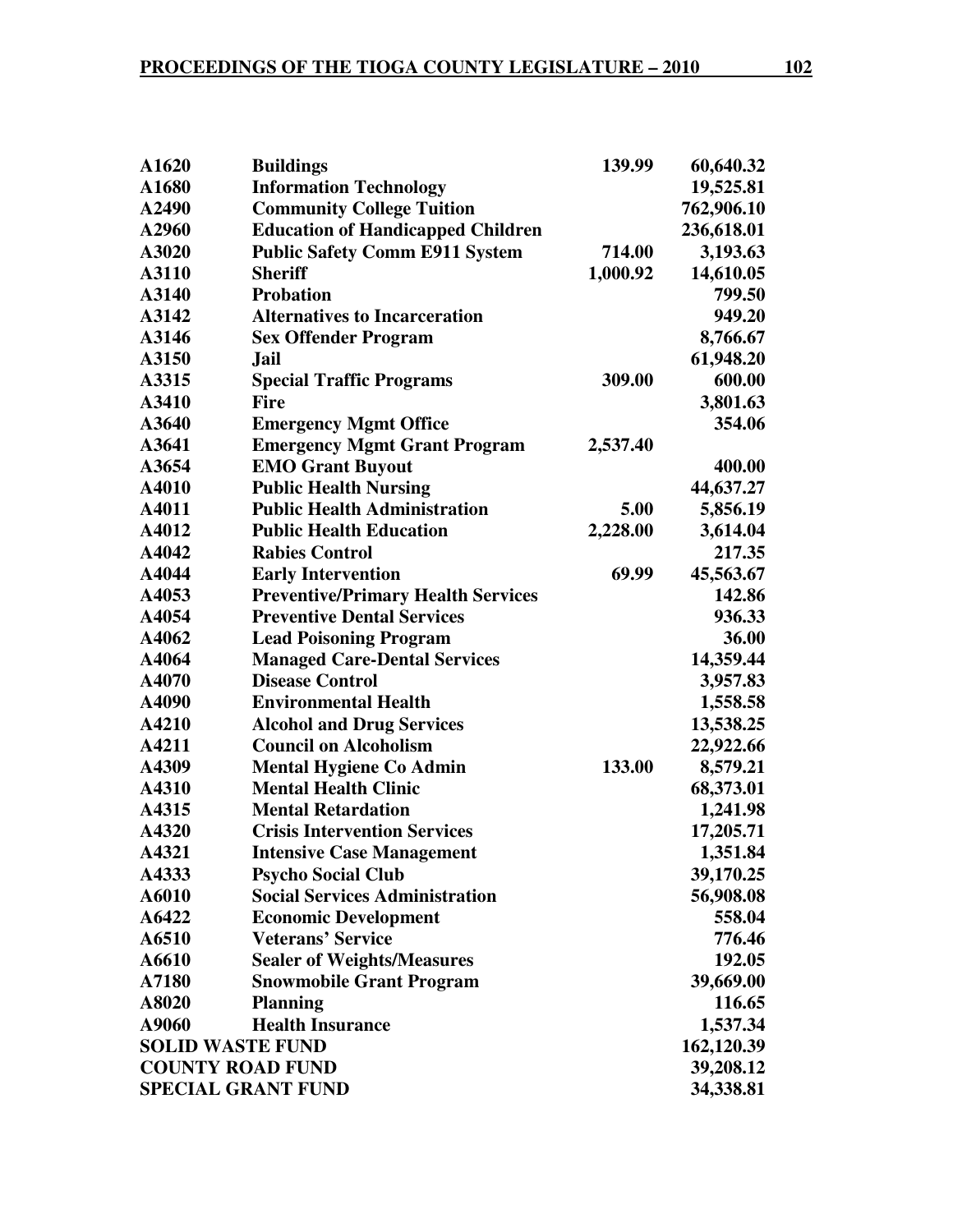| <b>CONSOLDIATED HEALTH FUND</b> | 43,079.48      |
|---------------------------------|----------------|
| <b>CAPITAL FUND</b>             | 194,859.41     |
| <b>LIABILITY INSURANCE FUND</b> | 127.17         |
| <b>WORKERS' COMP</b>            | 43,908.00      |
| <b>GRAND TOTAL</b>              | \$2,124,840.49 |

**Legislator Sauerbrey made a motion to approve the minutes of March 9, 2010, seconded by Legislator McEwen, and carried.** 

**Committee meeting reports are on file in the Legislative Clerk's Office and may be procured there by any interested person.** 

#### **REFERRED TO: FINANCE COMMITTEE**

**RESOLUTION NO. 93-10** *ERRONEOUS ASSESSMENT* 

 *TOWN OF NEWARK VALLEY* 

 **Adoption moved by Legislator McEwen, Seconded by Legislator Monell.** 

**WHEREAS: An application for corrected tax roll indicates that property no. 846 assessed to Alfred F Budney on the 2010 tax rolls of the Town of Newark Valley is erroneous in that an alternative veterans exemption was not applied due to a clerical error, and the 2010 taxable value for town and county should be lowered from \$85,000 to \$73,625; and** 

**WHEREAS: The 2010 tax bill of \$1,596.14 for property no. 846 was paid to the Town of Newark Valley tax collector on 1/21/2010; be it therefore** 

**RESOLVED: That the Town of Newark Valley tax collector issue a refund of \$197.18 to Alfred F Budney for overpayment of the 2010 taxes; and be it further** 

**RESOLVED: That the erroneous town tax of \$57.35 be charged back to the Town of Newark Valley; and be it further** 

**RESOLVED: That the erroneous solid waste tax of \$5.61 be charged back to the Solid Waste Fund; and be it further**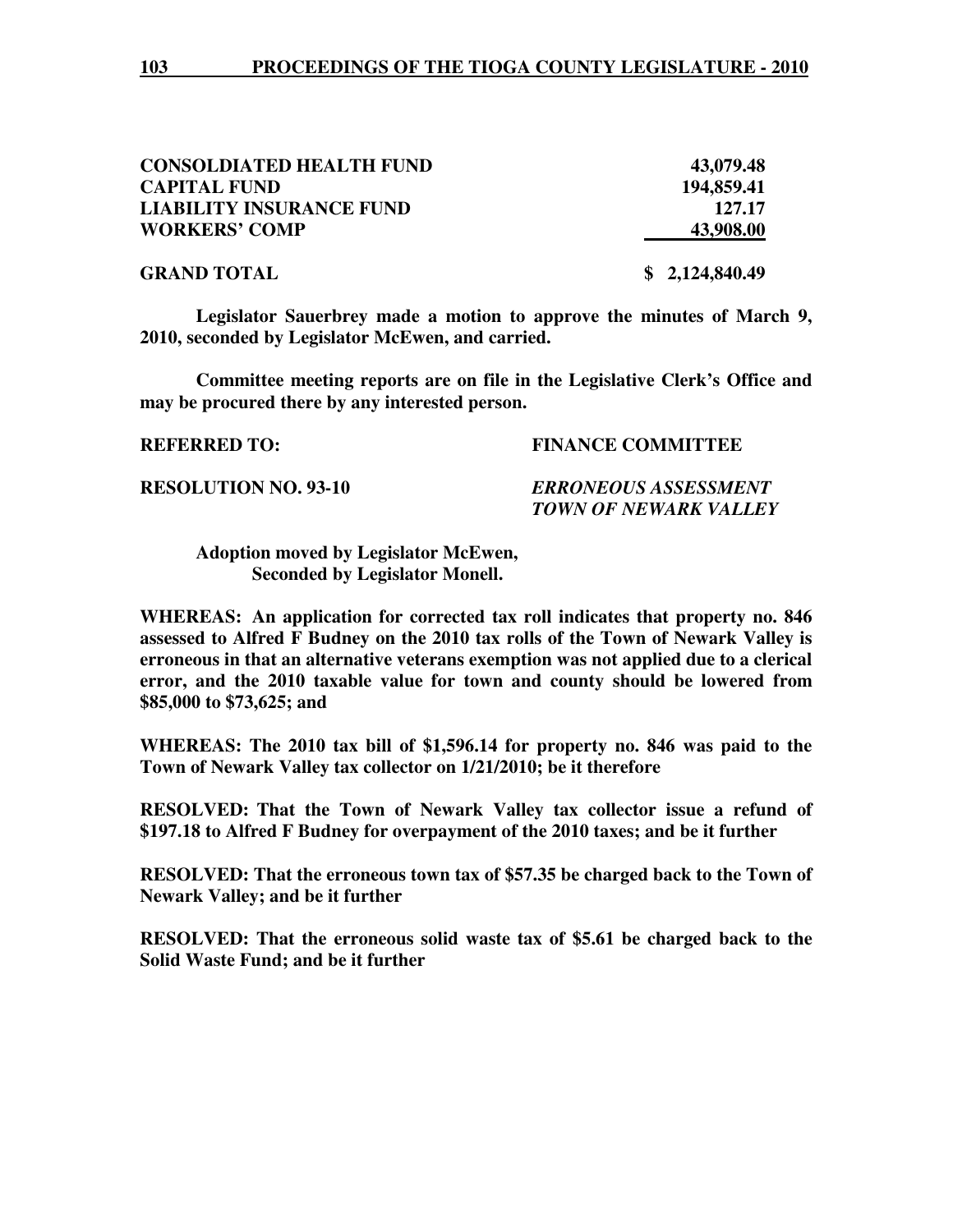**RESOLVED: That the erroneous county tax of \$134.22 be charged to the proper account in the records of the County Treasurer.** 

> **Roll Call: Ayes 08 Noes 00 Absent 01 CARRIED**

#### **REFERRED TO: FINANCE COMMITTEE**

**RESOLUTION NO. 94-10** *ERRONEOUS ASSESSMENT TOWN OF BERKSHIRE* 

 **Adoption moved by Legislator McEwen, seconded by Legislator Oberbeck.** 

**WHEREAS: An application for corrected tax roll indicates that property no. 235, assessed to Ronald K Jerauld on the 2008 and 2009 tax rolls of the Town of Berkshire, is erroneous in that the property owner had applied for an enhanced star exemption but received the basic star exemption for the 2007/08 and 2008/09 school taxes; and** 

**WHEREAS: The school tax bills for 07/08 and 08/09 for property no. 235 in the Town of Berkshire were relevied to the 2008 and 2009 Town and County bills; and** 

**WHEREAS: The 2008 taxes were paid on 2/24/09 and the 2009 taxes were paid on 2/25/09, including the school relevies; be it therefore** 

**RESOLVED: That a refund be issued to Ronald K Jerauld for overpayment of the 07/08 and 08/09 school taxes for the amount of \$1,466.20 (\$757.07 for 07/08 school, and \$709.13 for 08/09 school); and be it further** 

**RESOLVED: That the erroneous school tax and interest of \$1,370.28 be charged back to the Newark Valley School District; and be it further** 

**RESOLVED: That the erroneous county penalty of \$95.92 be charged to the proper account in the records of the County Treasurer.** 

> **Roll Call: Ayes 08 Noes 00 Absent 01 CARRIED**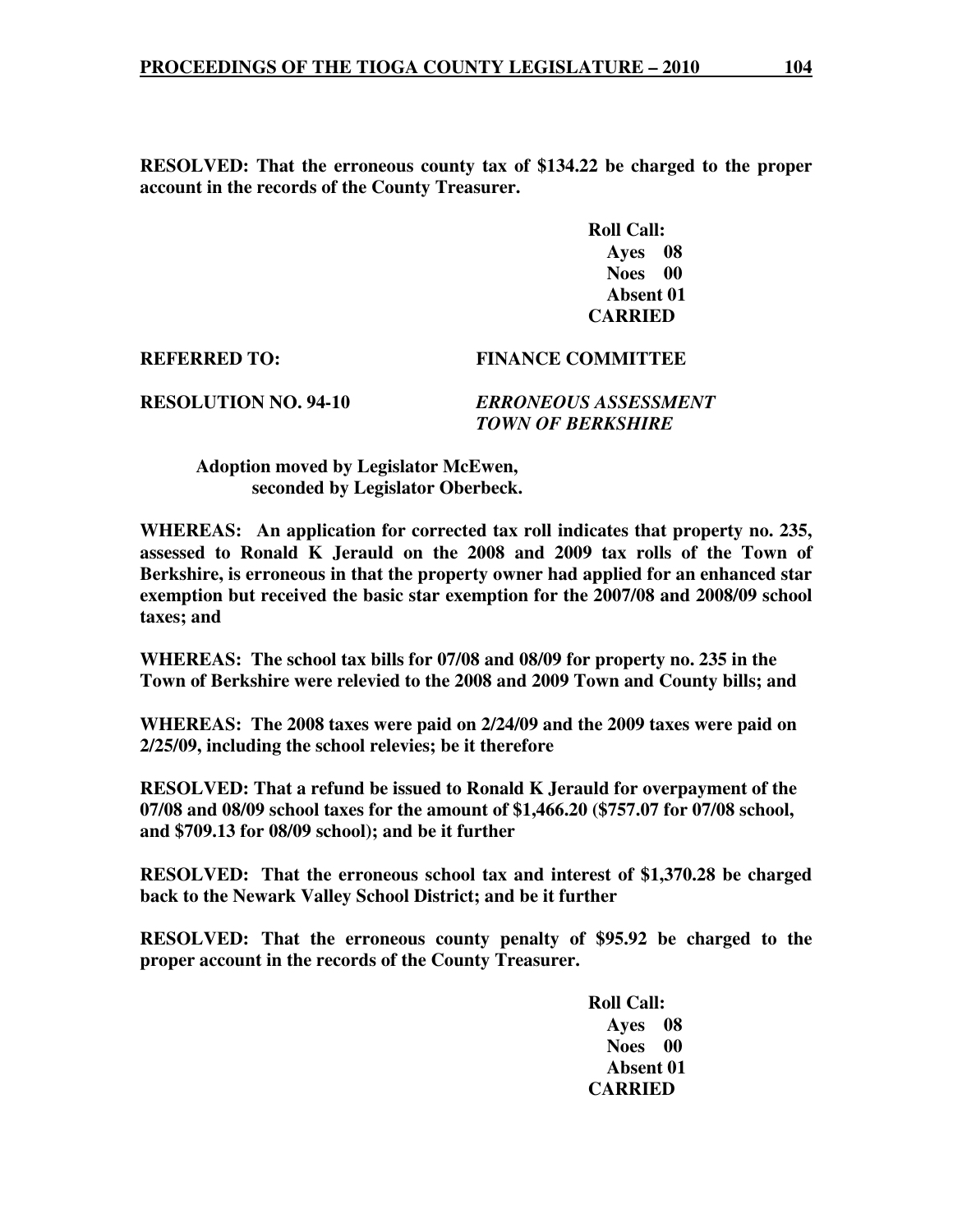#### **REFERRED TO: ADMINISTRATIVE SERVICES COMMITTEE**

**RESOLUTION NO. 95-10** *TRANSFER OF FUNDS PURCHASE OF EQUIPMENT VETERANS' SERVICE OFFICE* 

#### **Adoption moved by Legislator Monell, Seconded by Legislator Oberbeck.**

**WHEREAS: The Veterans' Office has a need to replace the copier in their office; and** 

**WHEREAS: The Veterans' Office has no equipment budget and there are sufficient funds in the contractual budget; and** 

**WHEREAS: The Information Technology Director has approved the purchase of a copier at a cost not to exceed \$2,492.00; therefore be it** 

**RESOLVED: That the Veterans' Service Officer be authorized to purchase a copier at a cost not to exceed \$2,492.00 and that the following sums be transferred:** 

| From: | Veterans' Account A6510.40-320 | \$2,492.00 |
|-------|--------------------------------|------------|
|       |                                |            |

**To: Veterans' Account A6510.20-100 \$2,492.00** 

 **Roll Call: Ayes 08 Noes 00 Absent 01 CARRIED** 

#### **REFERRED TO: HEALTH & HUMAN SERVICES COMMITTEE FINANCE COMMITTEE**

### **RESOLUTION NO. 96-10** *APPROPRIATION OF FUNDS PUBLIC HEALTH*

 **Adoption moved by Legislator Huttleston, Seconded by Legislator Sauerbrey.** 

**WHEREAS: Tioga County Health Department (TCHD) has received American Recovery and Reinvestment Act Immunization funding through the NYS Department of Health; and**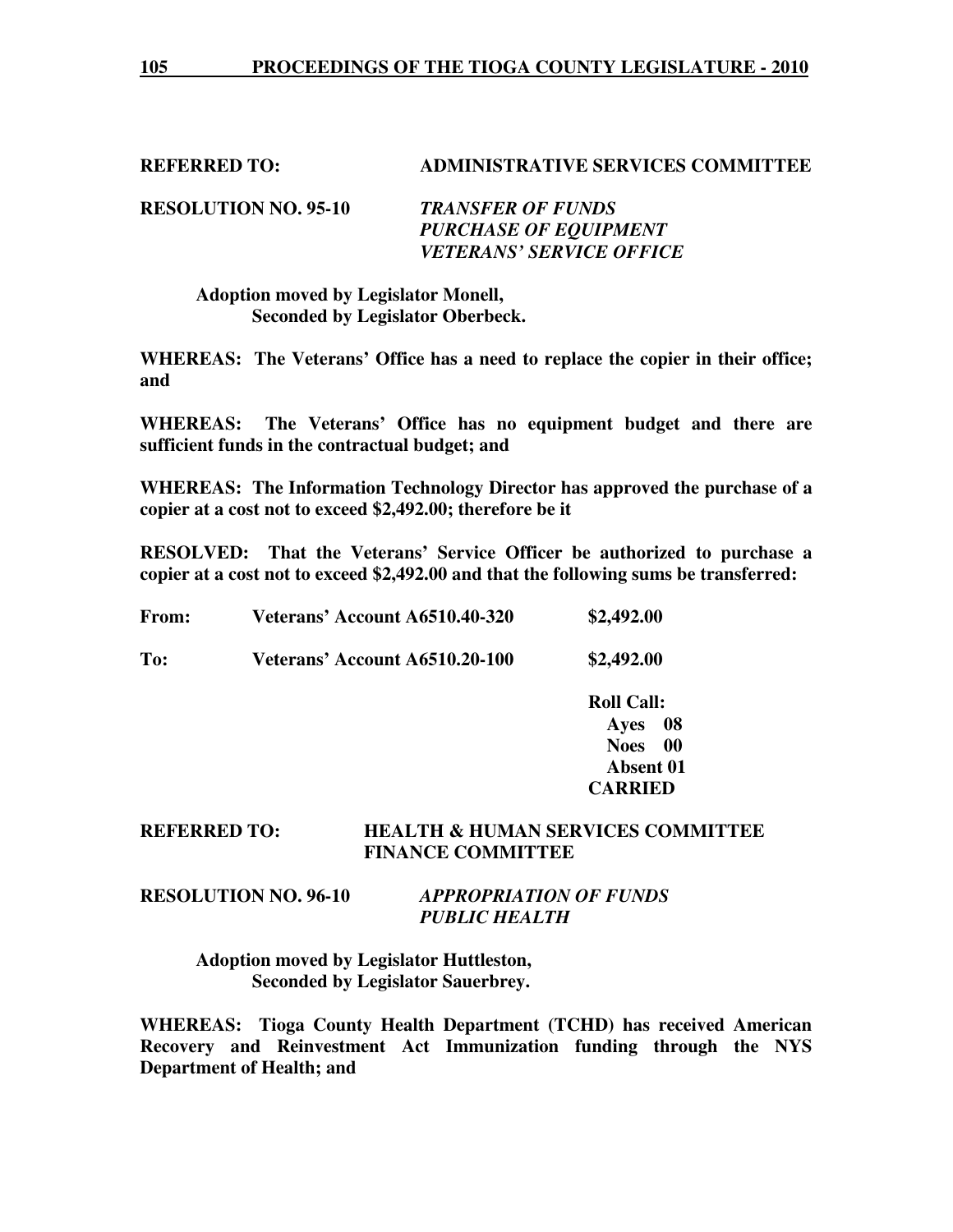**WHEREAS: TCHD has received final approval of the workplan and budget, and is required to appropriate the funds into the proper account codes that match the approved budget; and** 

**WHEREAS: Appropriation of funds requires Legislative approval; therefore be it** 

**RESOLVED: That funding be appropriated as follows:**

|                       | From: A4401.00 Federal Funds                                                                                                                               | \$20,000 |
|-----------------------|------------------------------------------------------------------------------------------------------------------------------------------------------------|----------|
| To:<br>$\mathbf{r}$ . | A4053.20-130 Preventive & Primary Health: Equip<br>$\lambda$ 4052.40 $\zeta$ 40 Dreamenting $\theta$ , Drimsony Haalthe Councilson $\phi$ , $\theta$ , 200 | \$12,800 |

**To: A4053.40-640 Preventive & Primary Health: Supplies \$ 7,200** 

 **Roll Call: Ayes 08 Noes 00 Absent 01 CARRIED** 

#### **REFERRED TO: PUBLIC SAFETY COMMITTEE**

**RESOLUTION NO. 97-10** *AUTHORIZE THE SUBMISSION OF 2010 NYS GTSC STEP GRANT APPLICATION - SHERIFF'S OFFICE* 

 **Adoption moved Legislator Sauerbrey, seconded Legislator Huttleston.** 

**WHEREAS: The NYS Governors Traffic Safety Council has announced a FY '10 STEP (Selective Traffic Enforcement Program) grant; and** 

**WHEREAS: Applications for this grant must be received no later than May 1, 2010; and** 

**WHEREAS: County Policy #47 requires that a resolution be approved before any such grant application be submitted; therefore be it** 

**RESOLVED: That the Tioga County Sheriff's Office be authorized to submit the appropriate grant application for the purpose of securing this funding, and authorizes the Chair of the Legislature to sign such application.**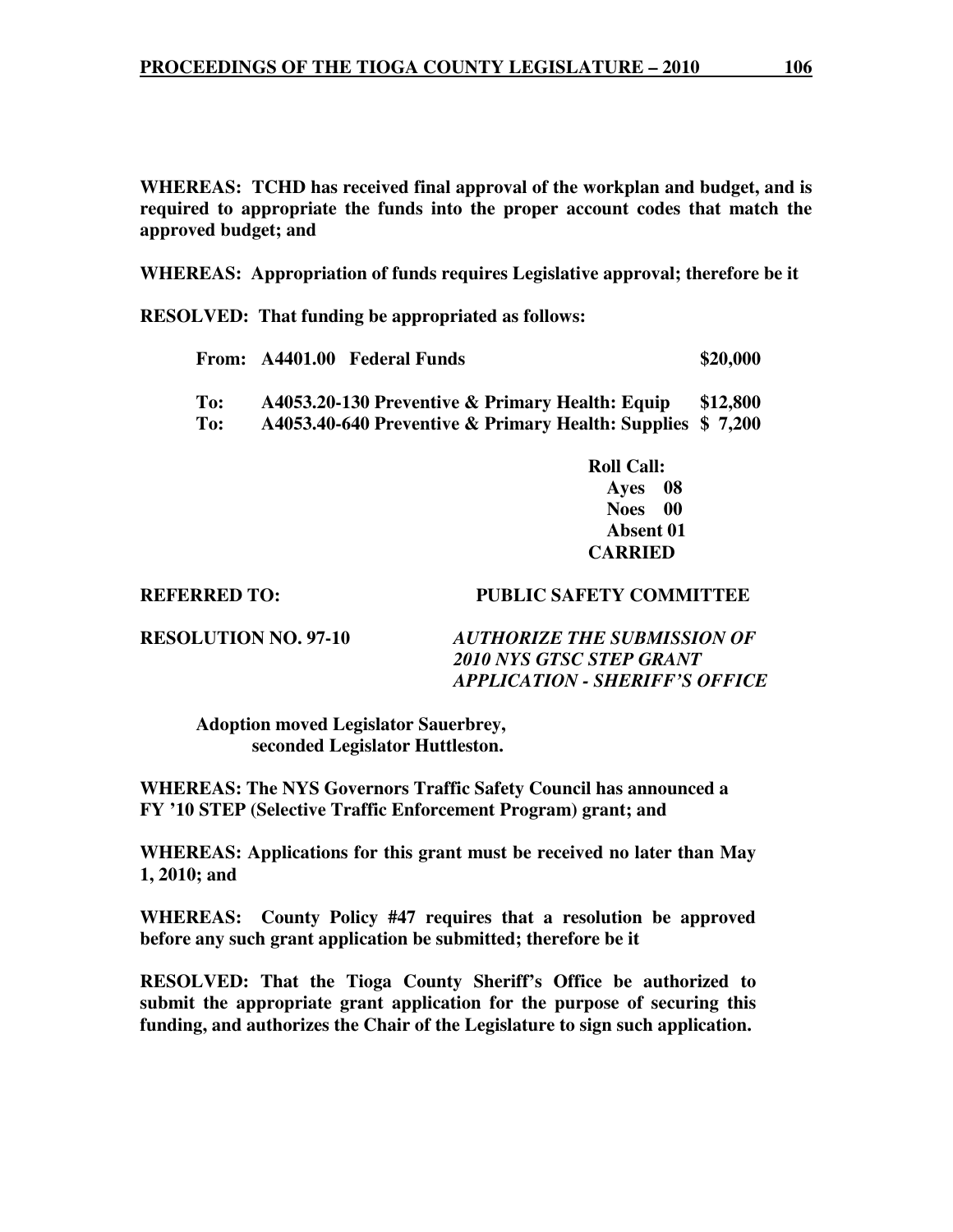**Roll Call: Ayes 08 Noes 00 Absent 01 CARRIED** 

#### **REFERRED TO: PUBLIC SAFETY COMMITTEE**

**RESOLUTION NO. 98-10** *AUTHORIZE THE SUBMISSION OF 2010 NYS GTSC BUNY GRANT APPLICATION - SHERIFF'S OFFICE* 

#### **Adoption moved Legislator Sauerbrey, seconded Legislator Huttleston.**

**WHEREAS: The NYS Governors Traffic Safety Council has announced a FY '10 BUNY (Buckle Up New York Program) grant; and**

**WHEREAS: Applications for this grant must be received no later than May 1, 2010; and** 

**WHEREAS: County Policy #47 requires that a resolution be approved before any such grant application be submitted; therefore be it** 

**RESOLVED: That the Tioga County Sheriff's Office be authorized to submit the appropriate grant application for the purpose of securing this funding, and authorizes the Chair of the Legislature to sign such application.** 

> **Roll Call: Ayes 08 Noes 00 Absent 01 CARRIED**

#### **REFERRED TO: PUBLIC SAFETY COMMITTEE**

**RESOLUTION NO. 99-10** *AUTHORIZE THE SUBMISSION OF 2010 NYS GTSC CHILD SAFETY SEAT GRANT APPLICATION - SHERIFF'S OFFICE* 

 **Adoption moved Legislator Sauerbrey, seconded Legislator Huttleston.**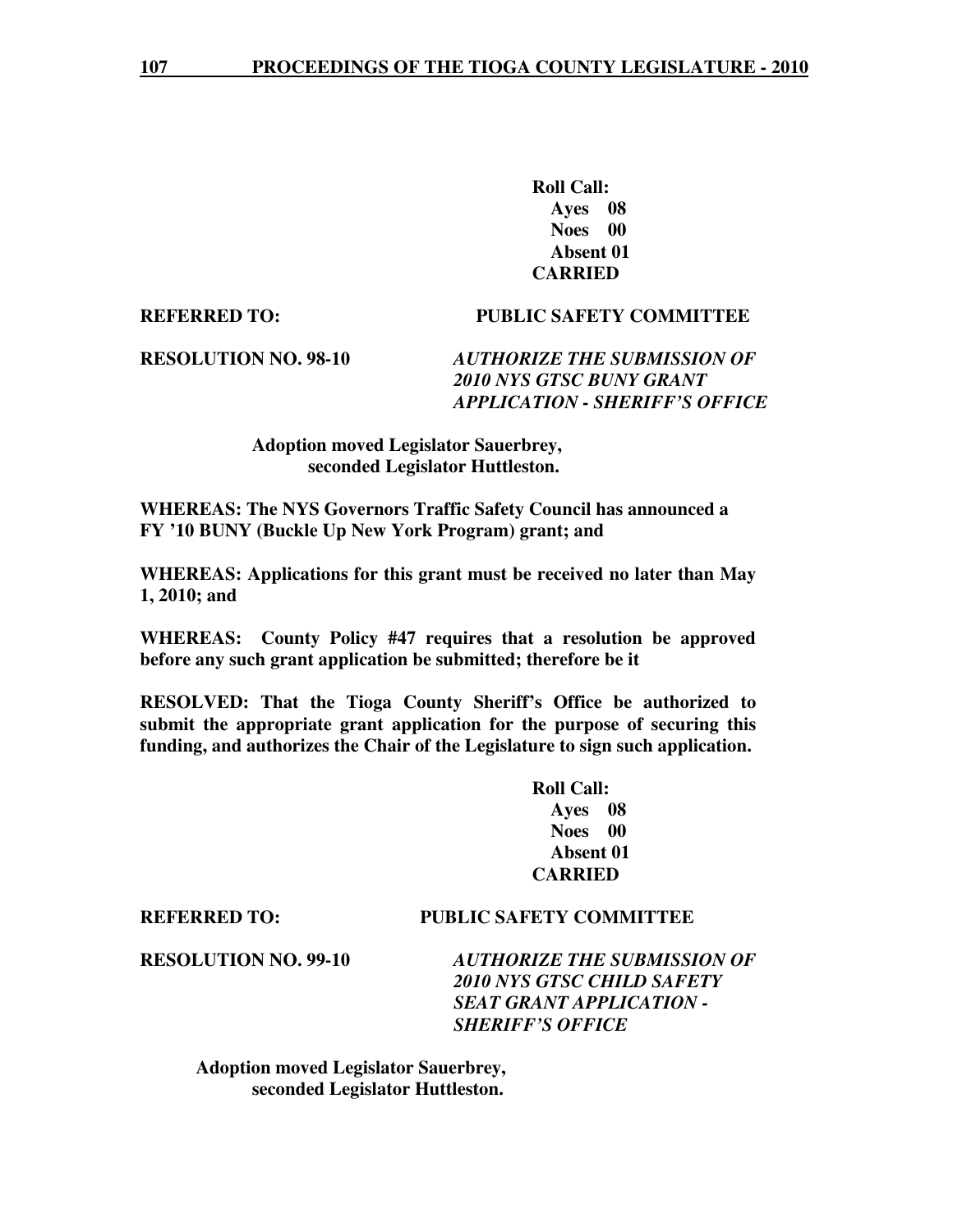**WHEREAS: The NYS Governors Traffic Safety Council has announced a FY '10 Child Safety Seat Program grant; and** 

**WHEREAS: Applications for this grant must be received no later than May 1, 2010; and** 

**WHEREAS: County Policy #47 requires that a resolution be approved before any such grant application be submitted; therefore be it** 

**RESOLVED: That the Tioga County Sheriff's Office be authorized to submit the appropriate grant application for the purpose of securing this funding, and authorizes the Chair of the Legislature to sign such application.** 

> **Roll Call: Ayes 08 Noes 00 Absent 01 CARRIED**

#### **REFERRED TO: PUBLIC SAFETY COMMITTEE**

**RESOLUTION NO. 100-10** *AUTHORIZE THE SUBMISSION OF EPC GRANT APPLICATION EMERGENCY MANAGEMENT* 

 **Adoption moved Legislator Sauerbrey, seconded Legislator Huttleston.** 

**WHEREAS: Tioga County currently has a Local Emergency Planning Committee (LEPC); and** 

**WHEREAS: New York State is soliciting Counties to apply for grant monies to offset the expense of the LEPC; and** 

**WHEREAS: This grant would be at no expense to Tioga County; therefore be it** 

**RESOLVED: That the Tioga County Emergency Management Office apply for said grant.** 

> **Roll Call: Ayes 08 Noes 00 Absent 01 CARRIED**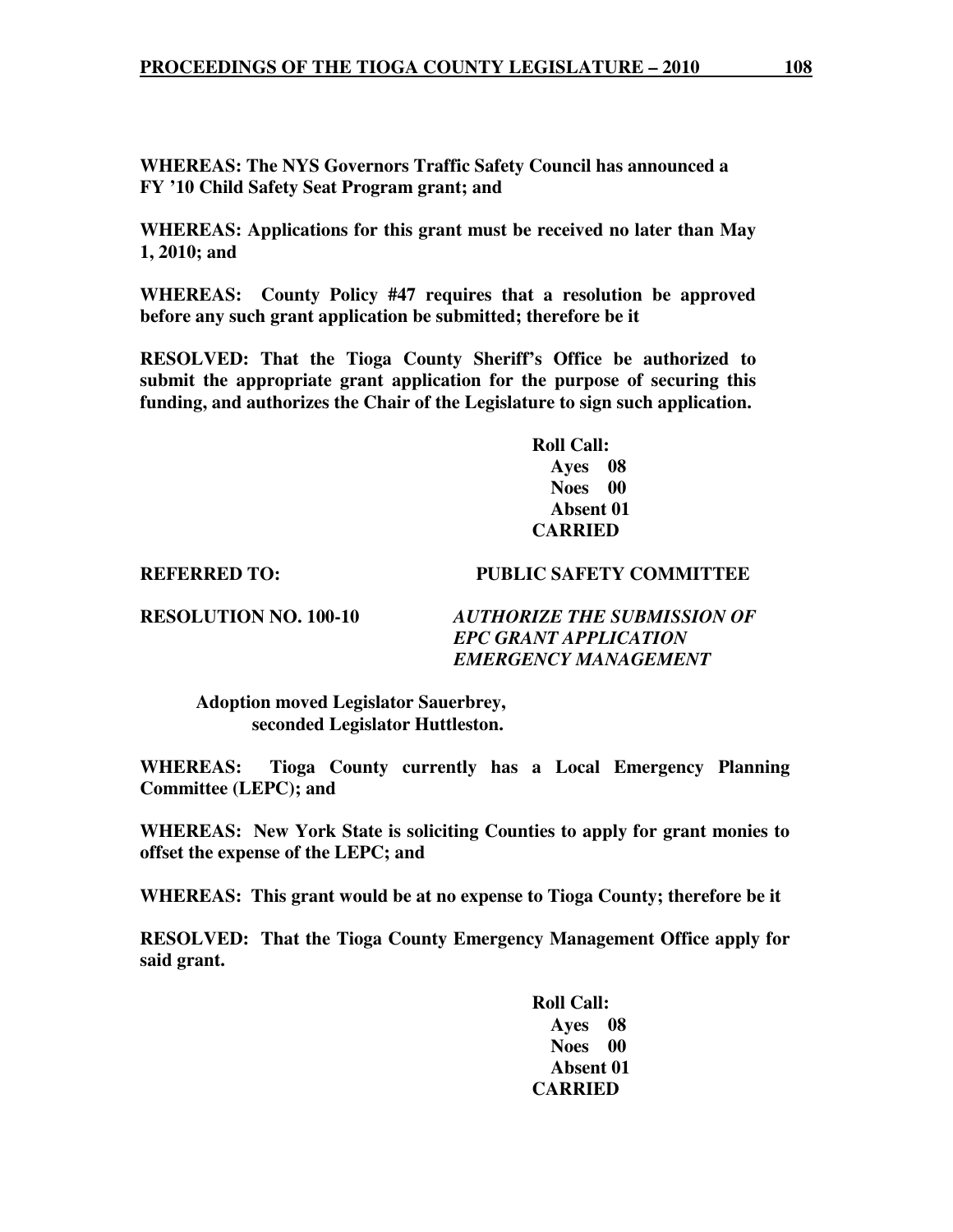**REFERRED TO: ED&P COMMITTEE** 

#### **RESOLUTION NO. 101–10** *RE-APPOINT MEMBER TO THE TIOGA COUNTY LOCAL DEVELOPMENT CORPORATION (TCLDC)*

 **Adoption moved by Legislator Sullivan, seconded by Legislator Monell.** 

**WHEREAS: The term of Tioga County Local Development Corporation member, Kristin Barnhardt, expires as of March 31, 2010; and** 

**WHEREAS: Kristin Barnhardt has expressed a desire for re-appointment to serve another term; therefore be it** 

**RESOLVED: That the Tioga County Legislature hereby re-appoints Kristin Barnhardt for another three-year term of 4/1/10 – 3/31/13.** 

#### **CARRIED**

#### **REFERRED TO: ED&P COMMITTEE**

**RESOLUTION NO. 102–10** *APPOINT MEMBER TO THE TIOGA COUNTY LOCAL DEVELOPMENT CORPORATION* 

 **Adoption moved by Legislator Sullivan, seconded by Legislator Monell.** 

**WHEREAS: Simon Caudullo has resigned from the Tioga County Local Development Corporation; and** 

**WHEREAS: The Tioga County Local Development Corporation Board of Directors has found Annette Schweiger willing and able to fill said vacancy; therefore be it** 

**RESOLVED: That the Tioga County Legislature hereby appoints Annette Schweiger to fill said vacancy and serve the remainder of Simon Caudullo's unexpired term of 4/14/10 – 3/31/11.** 

 **CARRIED**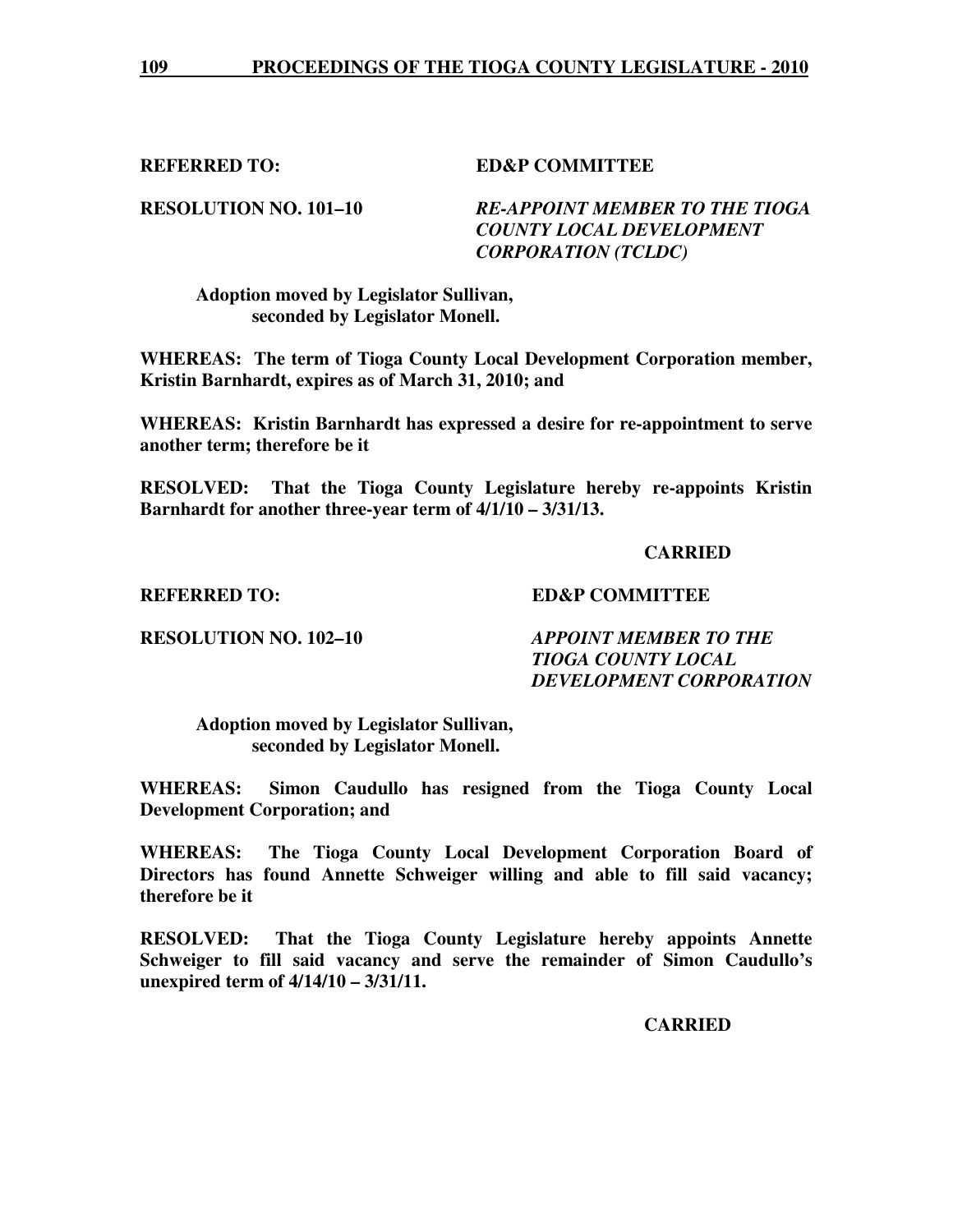**REFERRED TO: ED&P COMMITTEE** 

**RESOLUTION NO. 103–10** *APPOINT MEMBER TO THE TIOGA COUNTY LOCAL DEVELOPMENT CORPORATION* 

 **Adoption moved by Legislator Sullivan, seconded by Legislator Monell.** 

**WHEREAS: Aaron Gowan resigned from the Tioga County Local Development Corporation as of December 31, 2009; and** 

**WHEREAS: The Tioga County Local Development Corporation Board of Directors has found Debra Twigg willing and able to fill said vacancy; therefore be it** 

**RESOLVED: That the Tioga County Legislature hereby appoints Debra Twigg to fill said vacancy and serve the remainder of Aaron Gowan's unexpired term of 4/14/10 – 3/31/11.** 

 **On roll call vote on the above resolution, six members voted Aye, Legislators Oberbeck and Sauerbrey voting no, Legislator Roberts being absent, and the resolution was adopted.** 

**REFERRED TO: HEALTH & HUMAN SERVICES COMMITTEE** 

#### **RESOLUTION NO. 104–10** *APPOINT MEMBERS YOUTH BOARD YOUTH BUREAU*

 **Adoption moved by Legislator Huttleston, Seconded by Legislator McEwen.** 

**WHEREAS: The Tioga County Youth Board is organized as an advisory body to the Tioga County Youth Bureau; and** 

**WHEREAS: The purpose of the Youth Board is to carry out the provision of Section 95 of the General Municipal Law of the State of New York and Resolution No. 140 of 1981 of the Tioga County Legislature; and** 

**WHEREAS: The Youth Bureau has communicated with Municipalities, School Districts and Youth Agencies in the County regarding Youth Board positions filled and vacant, and the process for filling vacancies; and**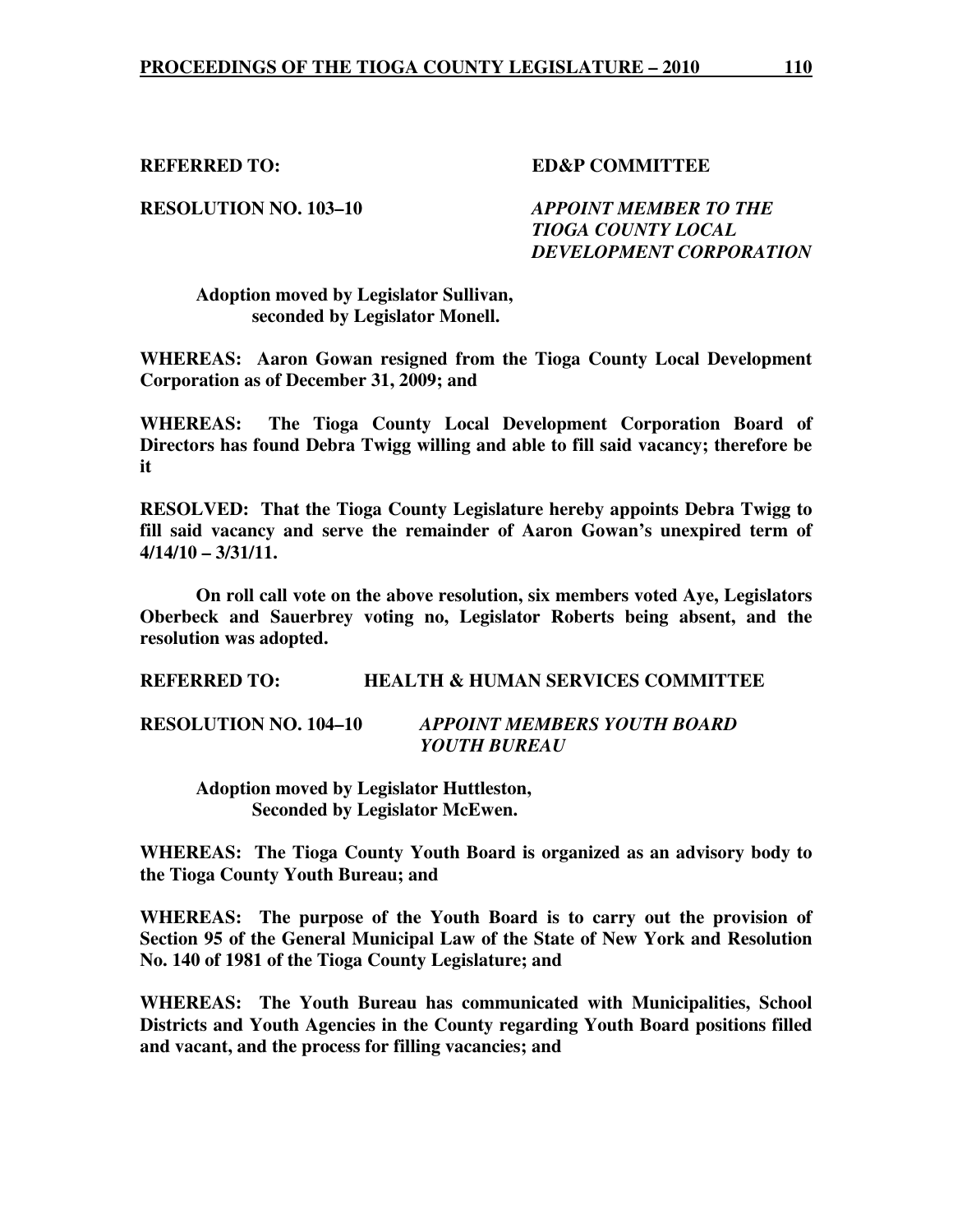#### **111 PROCEEDINGS OF THE TIOGA COUNTY LEGISLATURE - 2010**

**WHEREAS: The Tioga County Youth Board Bylaws provides for representatives to the Youth Board be appointed by the County Legislature; and** 

**WHEREAS: The County Legislature previously appointed members to the Youth Board under Resolution No. 325-08 and vacancies still exist and terms have expired; now therefore be it** 

**RESOLVED: That the following listed representatives be appointed as members of the Tioga County Youth Board with her corresponding term of office consistent with the requirement of staggered rotation.** 

| <b>Brittney A. Magoon</b><br>(Replacing Sabrina Swansbrough) | <b>TERM</b><br>04/01/10 -12 /31/2011 |
|--------------------------------------------------------------|--------------------------------------|
| Corrine K. Polhamus<br>(Replacing Connie Armstrong)          | 04/01/10 -12 /31/2011                |
| Zack Baker<br>(Replacing Kia Albertson)                      | 04/01/10 -12 /31/2011                |
| <b>Carter Bryce Jackson</b><br>(Replacing Norma Engelbert)   | 04/01/10 -12 /31/2011                |
|                                                              | CARRIED                              |

#### **REFERRED TO: PUBLIC WORKS COMMITTEE**

**RESOLUTION NO. 105–10** *INTER-MUNICIPAL AGREEMENT HAZARDOUS WASTE* 

 **Adoption moved by Legislator McEwen, seconded by Legislator Sullivan.** 

**WHEREAS: Tioga County has had a contract and inter-municipal agreement for the disposal of hazardous waste with Broome County over the last nine years; and** 

**WHEREAS: Broome County has developed a proposal plus an inter-municipal agreement allowing Tioga County to utilize Broome County's Hazardous Waste Facility for the year 2010; therefore be it** 

**RESOLVED: That the Tioga County Legislature authorizes and directs the Chair or their designee to renew the contract and inter-municipal agreement for the disposal of hazardous waste with Broome County for the year 2010.**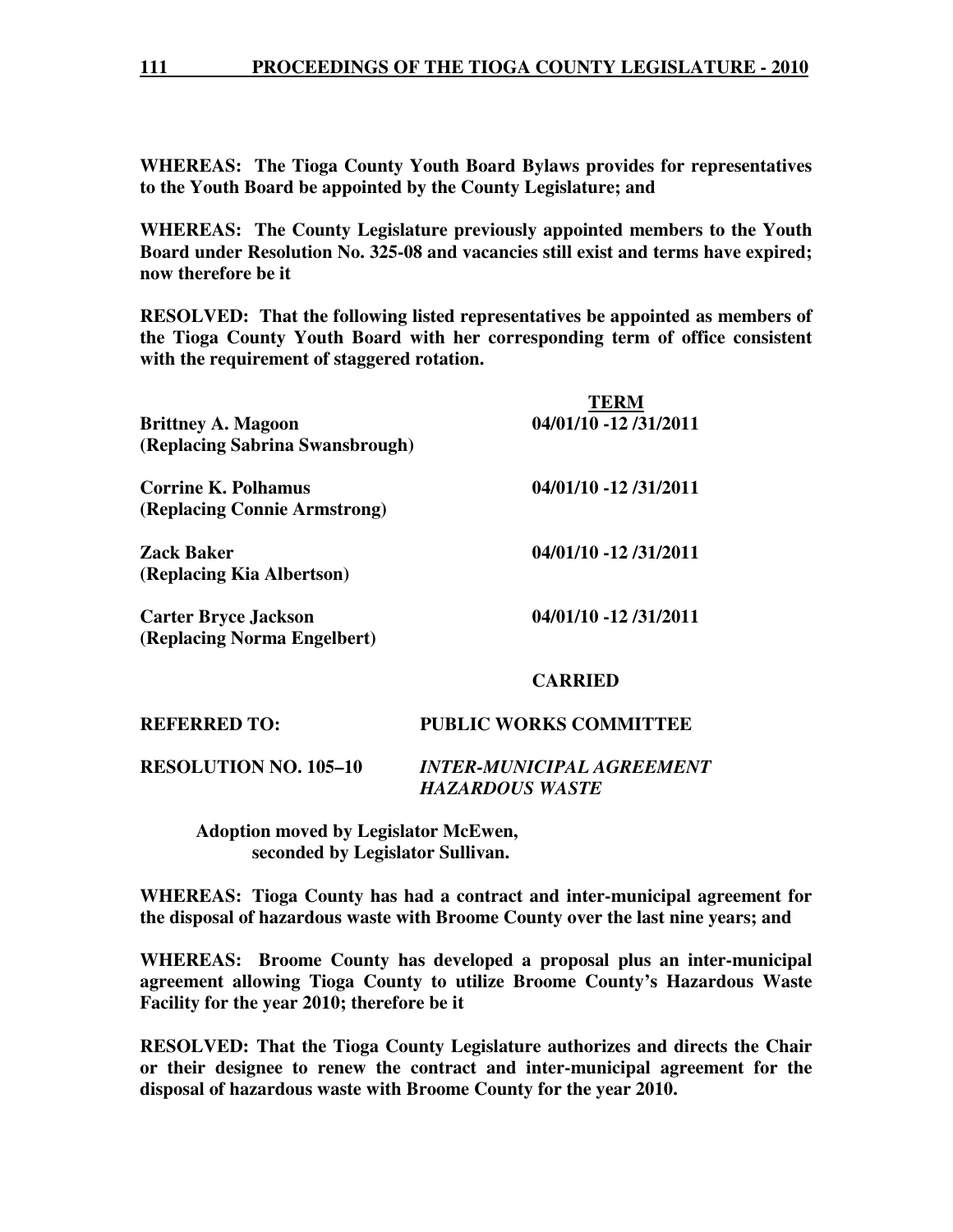**Roll Call: Ayes 08 Noes 00 Absent 01 CARRIED** 

**REFERRED TO: PUBLIC WORKS** 

 **FINANCE** 

# **RESOLUTION NO. 106-10** *AWARD CONTRACT FOR*

# *CLEANING SERVICES FOR THE COUNTY OFFICE BUILDING & HHS*

#### **Adoption moved by Legislator Oberbeck, seconded by Legislator Sullivan.**

**WHEREAS: The Commissioner of Public Works received sealed bids for cleaning services for the County Office Building and the HHS Building; and** 

**WHEREAS: The bids were as follows:** 

| <b>Matrix</b>                            | <b>Endwell, NY</b> | \$85,149  |
|------------------------------------------|--------------------|-----------|
| <b>Southern Tier Commercial Cleaning</b> | <b>Spencer, NY</b> | \$126,000 |

**therefore be it** 

**RESOLVED: That the Tioga County Legislature award the bid to the low bidder Matrix, Endwell, NY in the amount of \$85,149 to be paid out of Buildings & Grounds contracting services account A1620.40 use code 140 and to be effective May 1, 2010.** 

> **Roll Call: Ayes 08 Noes 00 Absent 01 CARRIED**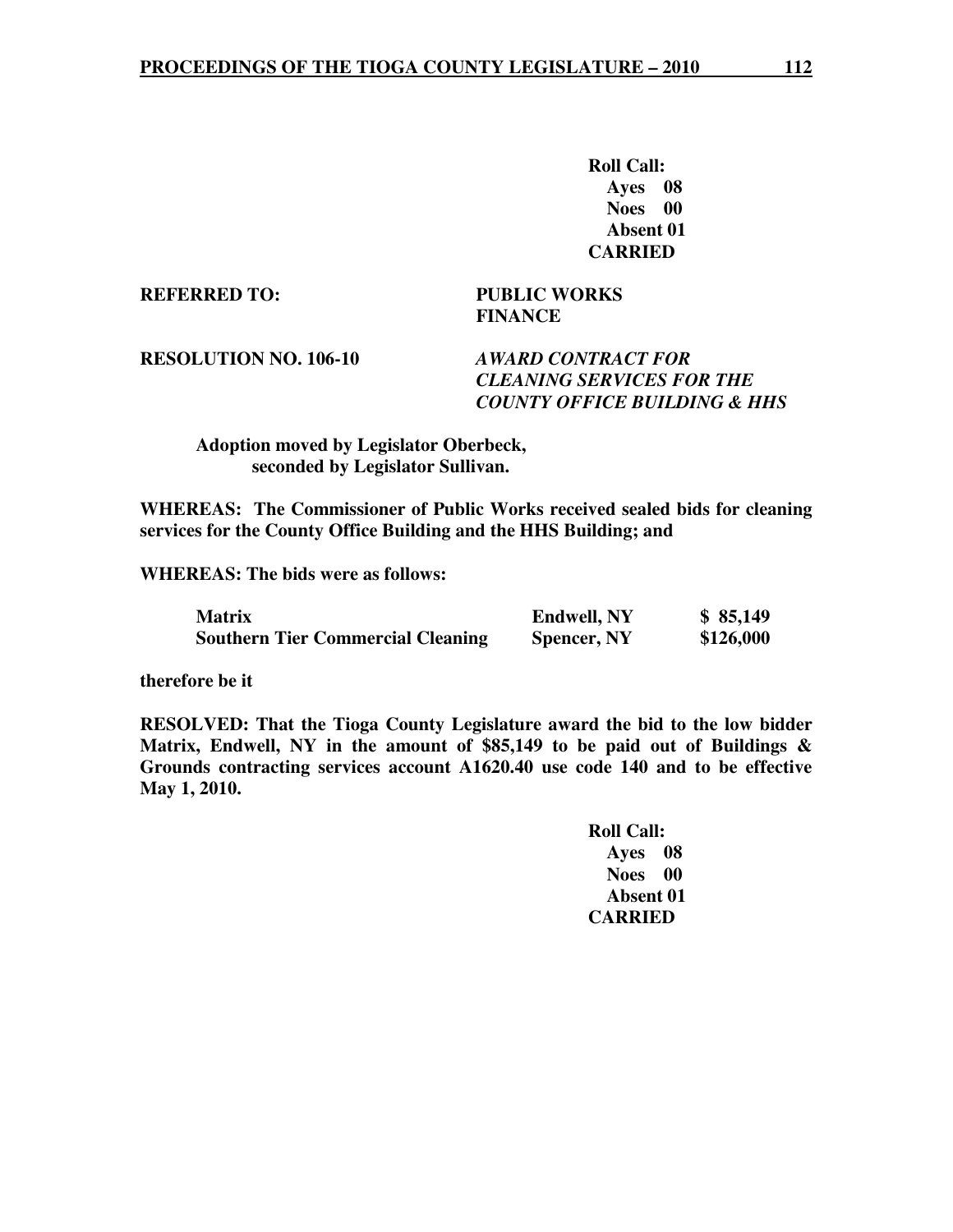**REFERRED TO: PUBLIC WORKS** 

**RESOLUTION NO. 107-10** *AUTHORIZING THE IMPLEMENTATION OF SUPPLEMENTAL AGREEMENT #1 FOR GLENMARY DRIVE BRIDGE PIN: 9753.37 BIN: 3335120 CONTRACT # D031772* 

#### **Adoption moved by Legislator Oberbeck, seconded by Legislator Sullivan.**

**WHEREAS: A Project for Glen Mary Drive over Catatonk Creek, BIN 3335120, Town of Tioga, Tioga County, PIN 9753.37 (the Project) is eligible for funding under Title 23 U.S Code, as amended, that calls for the apportionment of the costs of such program to be borne at the ratio of 80% Federal Funds, 15% State "Marchiselli" Funding, and 5% Local Funding; and** 

**WHEREAS: The Tioga County Legislature approved the Project with Resolution 300-08; therefore be it** 

**RESOLVED: That the Tioga County Legislature approve and accept Supplemental Agreement #1 for the Glen Mary Drive Bridge with the funding for the Project to be as follows for construction costs:** 

| Federal                  | $80\%$ | \$448,000 |
|--------------------------|--------|-----------|
| <b>State Marchiselli</b> | $15\%$ | \$84,000  |
| Local                    | 5%     | \$28,000  |

**And be it further** 

**RESOLVED: That these funds are deposited and dispersed from the Glen Mary Drive Bridge account H2008.07; and be it further** 

**RESOLVED: That the Chairman of the Legislature of the County of Tioga be and is hereby authorized to execute all necessary Agreements, certifications or reimbursement requests for Federal-aid and/or Marchiselli-aid on behalf of the County of Tioga with the New York State Department of Transportation in connection with the advancement of approval of the Project and providing for the administration of the Project and the Municpality's first instance funding of project costs and permanent funding of the local share of Federal-aid and State-aid eligible Project costs within appropriations therefore that are not so eligible; and be it further** 

**RESOLVED: That a certified copy of this resolution be filed with the New York State Commissioner of Transportation by attaching it to any necessary Agreement in connection with the Project; and be it further**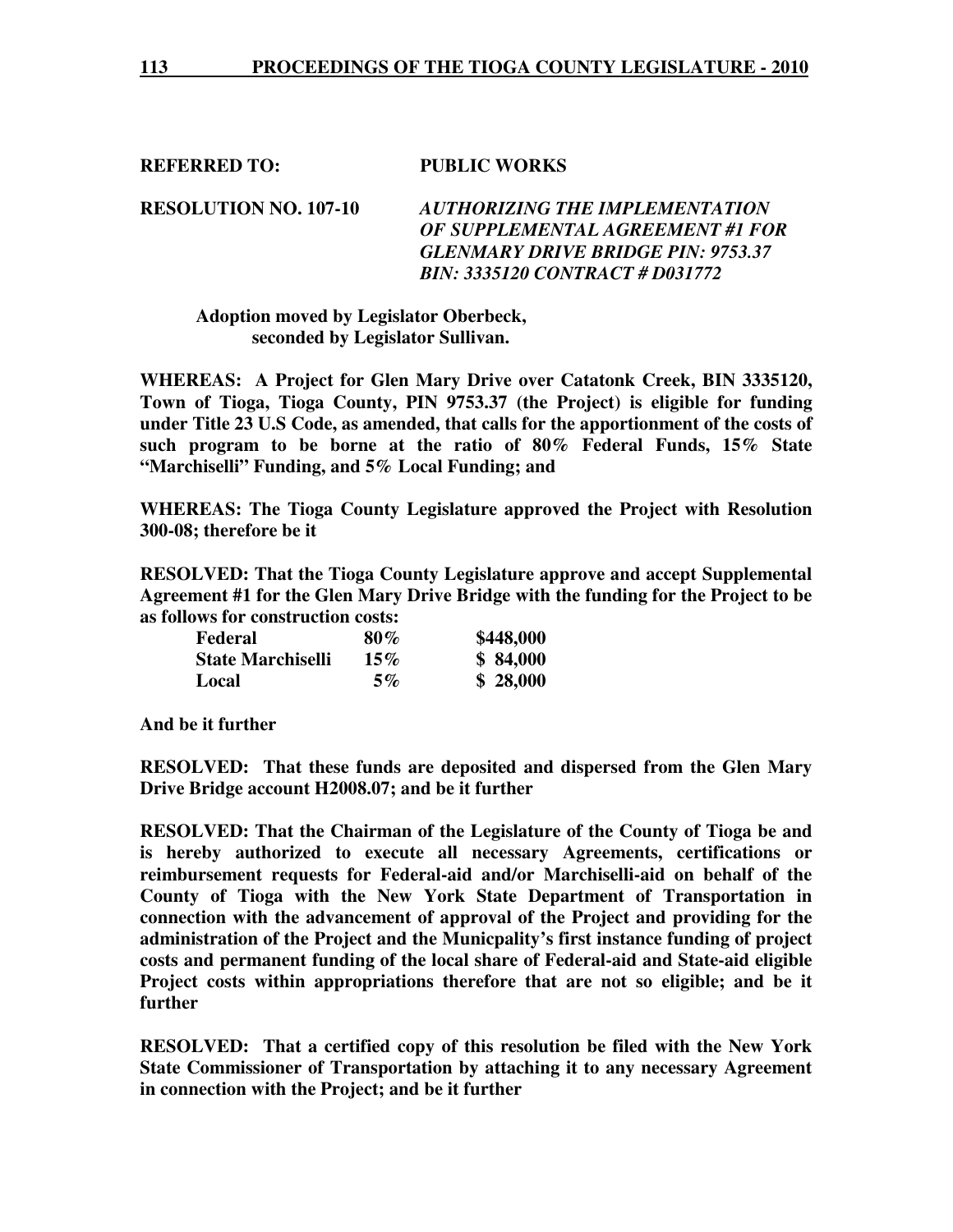**RESOLVED: That this resolution shall take effect immediately.** 

 **Roll Call: Ayes 08 Noes 00 Absent 01 CARRIED** 

#### **REFERRED TO: ADMINISTRATIVE SERVICES COMMITTEE**

#### **RESOLUTION NO. 108-10** *SUPPORT SENATE BILL S-7338 AND ASSEMBLY BILL A-9919*

 **Adoption moved by Legislator Sullivan, Seconded by Legislator McEwen.** 

**WHEREAS: The New York State Vehicle and Traffic Law places the responsibility of operating Department of Motor Vehicle offices to 51 Counties across New York State through their respective County Clerk; and** 

**WHEREAS: Acting as an "agent" of the New York State Department of Motor Vehicles, our county taxpayers bear the cost of running local Department of Motor Vehicle operations; and** 

**WHEREAS: Our current share of certain transaction fees is 12.7%, available only if a customer appears in person; and** 

**WHEREAS: Numerous transactions we are required to perform are time consuming, labor intensive and New York State does not allow the County any fee; and** 

**WHEREAS: We are often competing with the New York State Department of Motor Vehicles for limited business in order to sustain our operations; and** 

**WHEREAS: The Commissioner of Motor Vehicles has advised the New York State Association of County Clerks that 35 online transactions are currently available for customers via the NYS DMV website www.nydmv.state.ny.us and more online transactions can be expected in the near future leaving the County with even fewer revenue sharing opportunities; now therefore be it** 

**RESOLVED: That the Tioga County Legislature supports Senate Bill A-7338 and Assembly Bill A-9919, allowing County Clerks who operate DMV offices to retain a share of fees collected from County residents for motor vehicle transactions completed through the New York State DMV website; and be it further**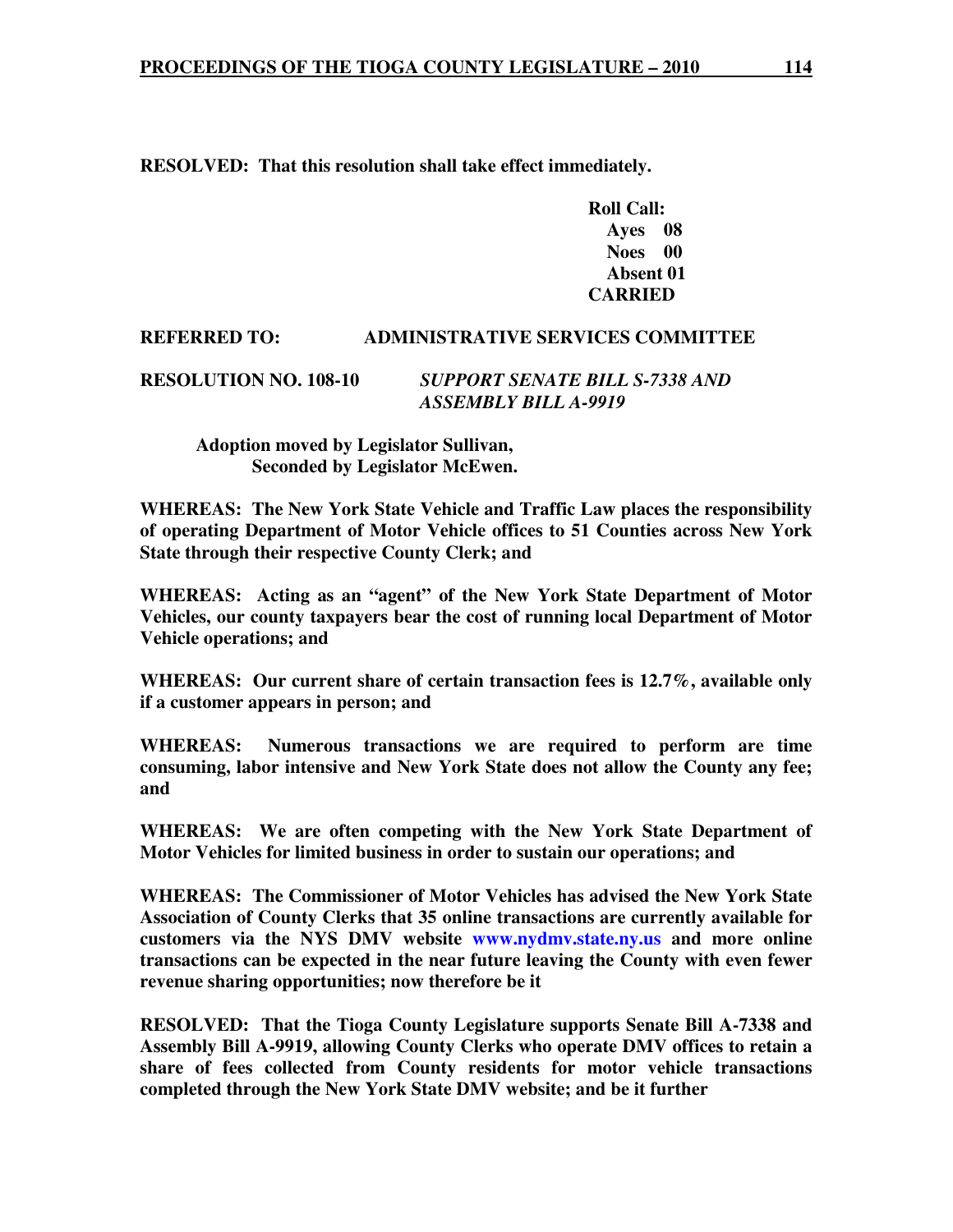**RESOLVED: That the Clerk of this legislative body be hereby directed to transmit copies of this resolution to Governor David A. Paterson, State Senator Thomas Libous, and Assemblyman Gary Finch.**

#### **CARRIED**

#### **REFERRED TO: PUBLIC SAFETY COMMITTEE**

### **RESOLUTION NO. 109-10** *RESOLUTION TO RECOMMEND AND REQUEST THAT THE STATE OF NEW YORK DELAY THE IMPLEMENTATION OF THE IGNITION INTERLOCK PROVISIONS OF LEANDRA'S LAW*

#### **Adoption moved by Legislator Sauerbrey, Seconded by Legislator Sullivan.**

**WHEREAS: In late 2009 New York State enacted and passed into Legislation "Leandra's Law" which (a) added the category of "Child in Vehicle" to DWI Offenses, that has already been implemented; and, (b) which added a section to the V & T Law requiring the installation and use of an Ignition Interlock Device as part of all DWI sentences in New York State, to be implemented effective August 15, 2010; and** 

**WHEREAS: The Legislation provided no direction or resources whereby the Ignition Interlock Section of this legislation could be implemented; and** 

**WHEREAS: In accordance with the request of the Law, the NYS DPCA has prepared a proposed rule to direct the implementation of this law; and** 

**WHEREAS: The proposed rule does not demonstrate how the Counties are to organize and/or support the implementation of this Program, and requires each County to demonstrate how the County will implement and fund this Program; and** 

**WHEREAS: The Tioga County Departments of Probation, STOP DWI, and others have discussed this Program with the Public Safety Committee and no adequate solutions have been put forth; and** 

**WHEREAS: Tioga County, in this time of severe fiscal crisis, does not have the resources to assume responsibility for an unfunded mandate of this magnitude; now therefore be it**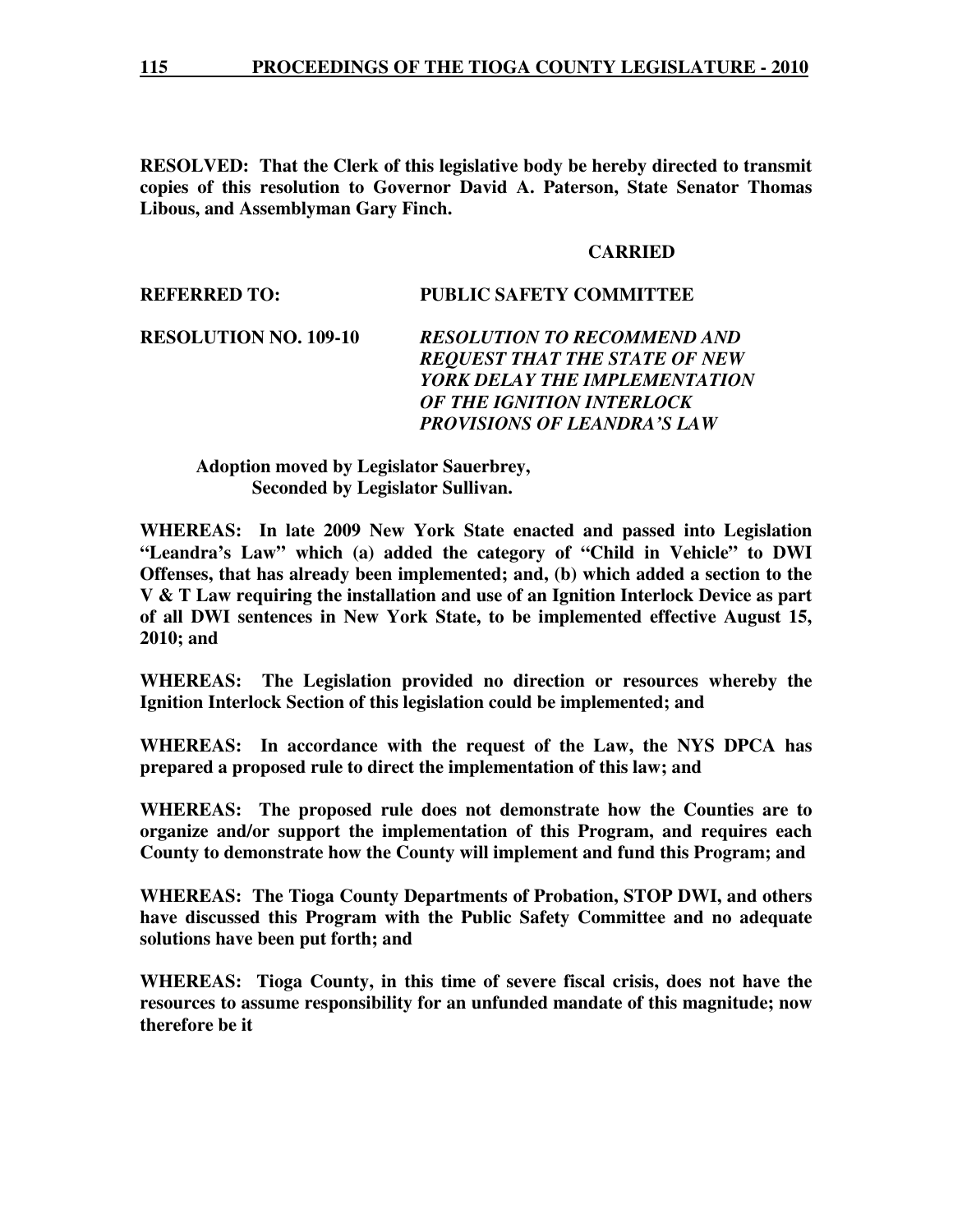**RESOLVED: That the Tioga County Legislature join with NYSAC and other appropriate statewide organizations to recommend and request that the State of New York delay the implementation of the Ignition Interlock Program for two or more years until appropriate resources can be identified and made available to the Counties for the implementation of this Program.** 

#### **CARRIED**

**REFERRED TO: PERSONNEL COMMITTEE** 

**RESOLUTION NO. 110-10** *ADOPT POLICY 56* 

 *POLICY, PROCEDURE AND REGULATIONS FOR INTERNSHIPS* 

 **Adoption moved by Legislator Oberbeck, Seconded by Legislator Monell.** 

**WHEREAS: There has been considerable discussion regarding Interns working in Tioga County Departments; and** 

**WHEREAS: The Personnel Officer, County Attorney, and Director of Information Technology presented to the Legislature a policy on Internships for Tioga County; therefore be it** 

**RESOLVED: That Policy 56 Policy, Procedure and Regulations for Internships be and hereby is adopted effective April 13, 2010:**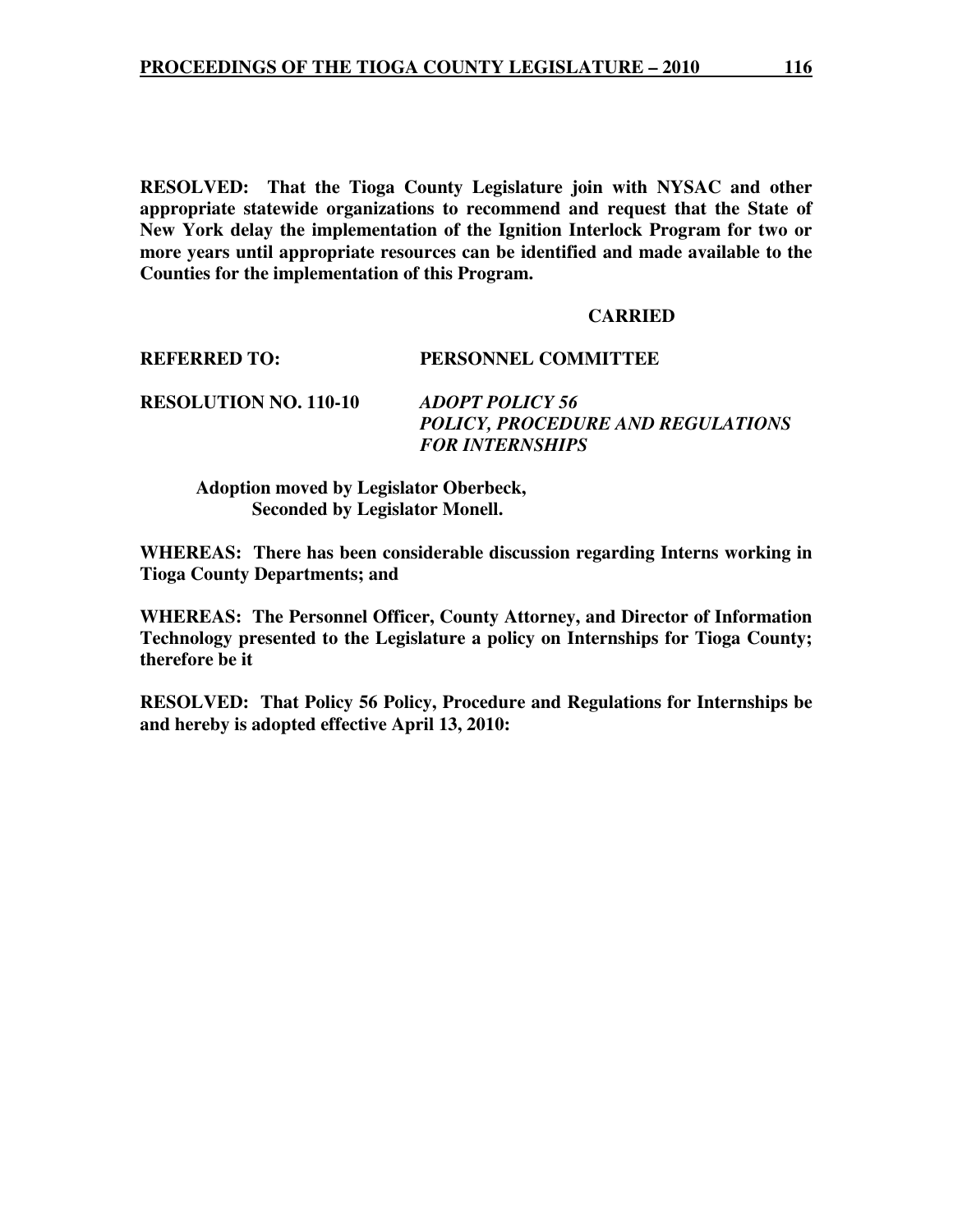### **POLICY 56**

## **POLICY, PROCEDURE AND REGULATIONS FOR INTERNSHIPS**

**Section:** 

- **I. Policy**
- **II. Procedure**
- **III. Regulations**

#### **I. POLICY**

**It is the Policy of Tioga County to allow unpaid academic and vocational internship programs and to provide opportunities for career explorations and experiences. Internships can benefit both the participant and the County by promoting the exchange of information and education, exposing students to county government and encouraging careers in public service.** 

**Departments will be considered for participation in internship and career explorations and experience programs, with Legislative Committee approval, if such program is unpaid and part of an accredited academic or vocational program for which the intern receives academic or vocational credit.** 

**The following criteria will be applied to such programs:** 

- **a. The training and work assignments are to be aligned with the field of study.**
- **b. The training must be for the benefit of the intern.**
- **c. The intern should not displace regular County workers and will work under the observation of county personnel.**
- **d. Although employment with Tioga County following an internship is not prohibited, interns are not entitled to employment at the end of the internship.**
- **e. The intern and County understand that the intern is not entitled to wages for the internship period.**

### **II. PROCEDURE**

**If a Department Head desires to host or participate in an internship or experience program, the following information must be provided to the Legislative Committee by the Department Head as planned for by the Department Head and/or solicited from the intern's academic or vocational program:** 

- **Name of the sponsoring academic or vocational program or school**
- **Name of the program/class**
- **Name of the academic/vocational faculty member supervising the intern**
- **Length of the internship**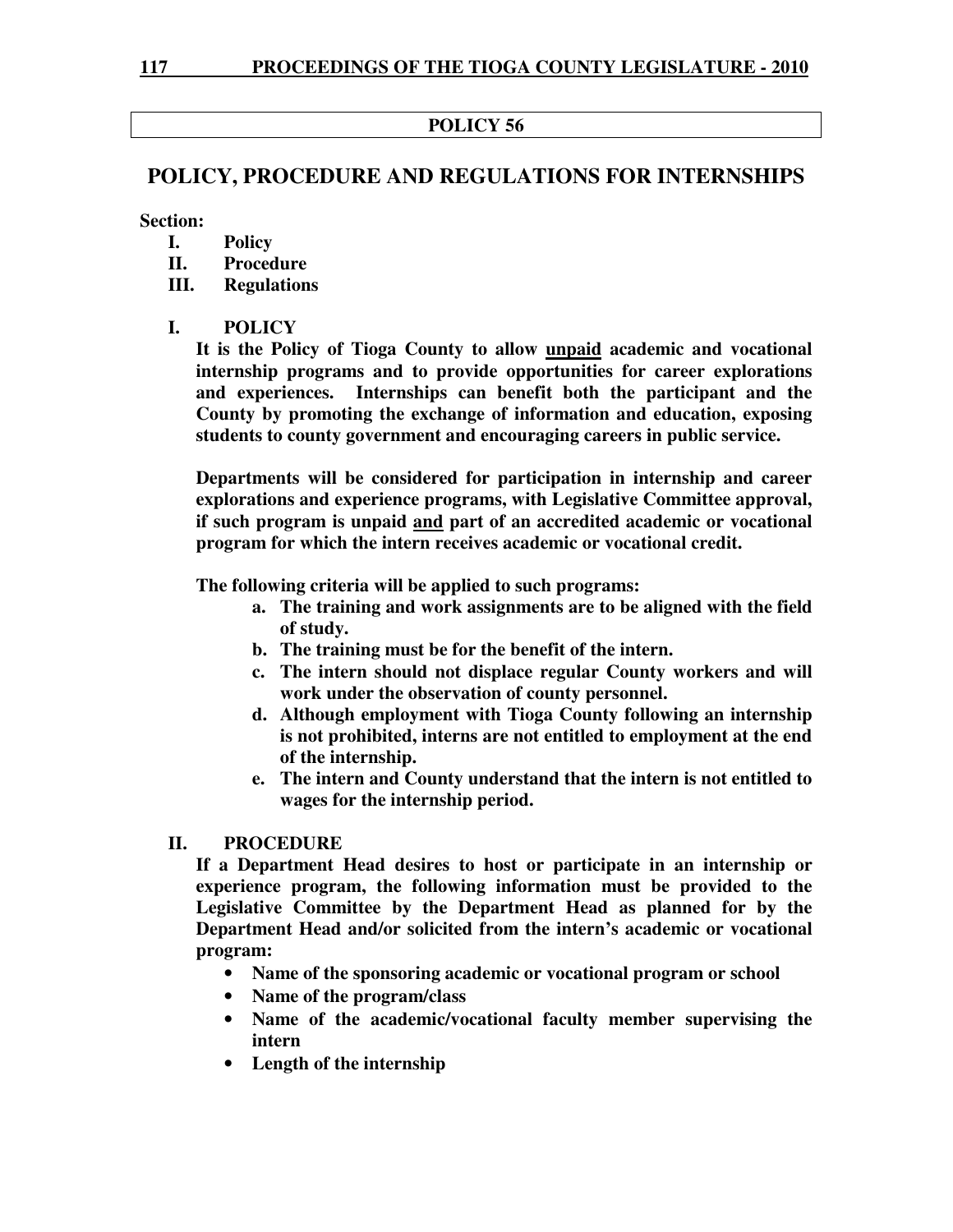- **Program requirements, such as:** 
	- o **Minimum/maximum hours**
	- o **County oversight needed or time devoted by Department staff**
	- o **Reports required of the department by the sponsoring academic/vocational program**
- **Expected duties of the intern while at the County**
- **Plan for supervision of the intern during the program**

**The above information is to be submitted to the Legislative Committee for approval prior to commencement of the internship.**

**If approval is received from the Legislative Committee, the Department Head must submit the Contract/Agreement from the academic/vocational institute to the County Attorney for review and approval prior to commencement of the internship.**

**Once the Legislative Committee has approved an internship program, the Department Head is not required to solicit Committee approval for each individual intern.** 

**The Department Head will report to the Legislative Committee at the end of the internship.** 

#### **III. REGULATIONS**

**All Departments that intend to participate in these programs must develop a specific and detailed program on what will be expected during the internship period. Participants will be provided with a copy of this Policy, Procedure and Regulations and will sign and date the same to indicate their understanding and acceptance. A copy of the signed document shall be provided to the supervising faculty member if a performance issue arises.** 

#### **1. GENERAL:**

- **Each intern must be assigned to a specific supervisor, who will be responsible for the intern's mentoring and development;**
- **Work is expected to be substantive and varied, and applicable to the field of study;**
- **Conditions such as nature of the work to be performed, supervisory arrangement, work schedule and responsibilities of the intern should be established with the student before s/he reports to the County;**
- **Interns are in no way considered as staff members of the County and consequently shall not be entitled to any rights or benefits of staff members and shall not represent themselves as staff members externally.**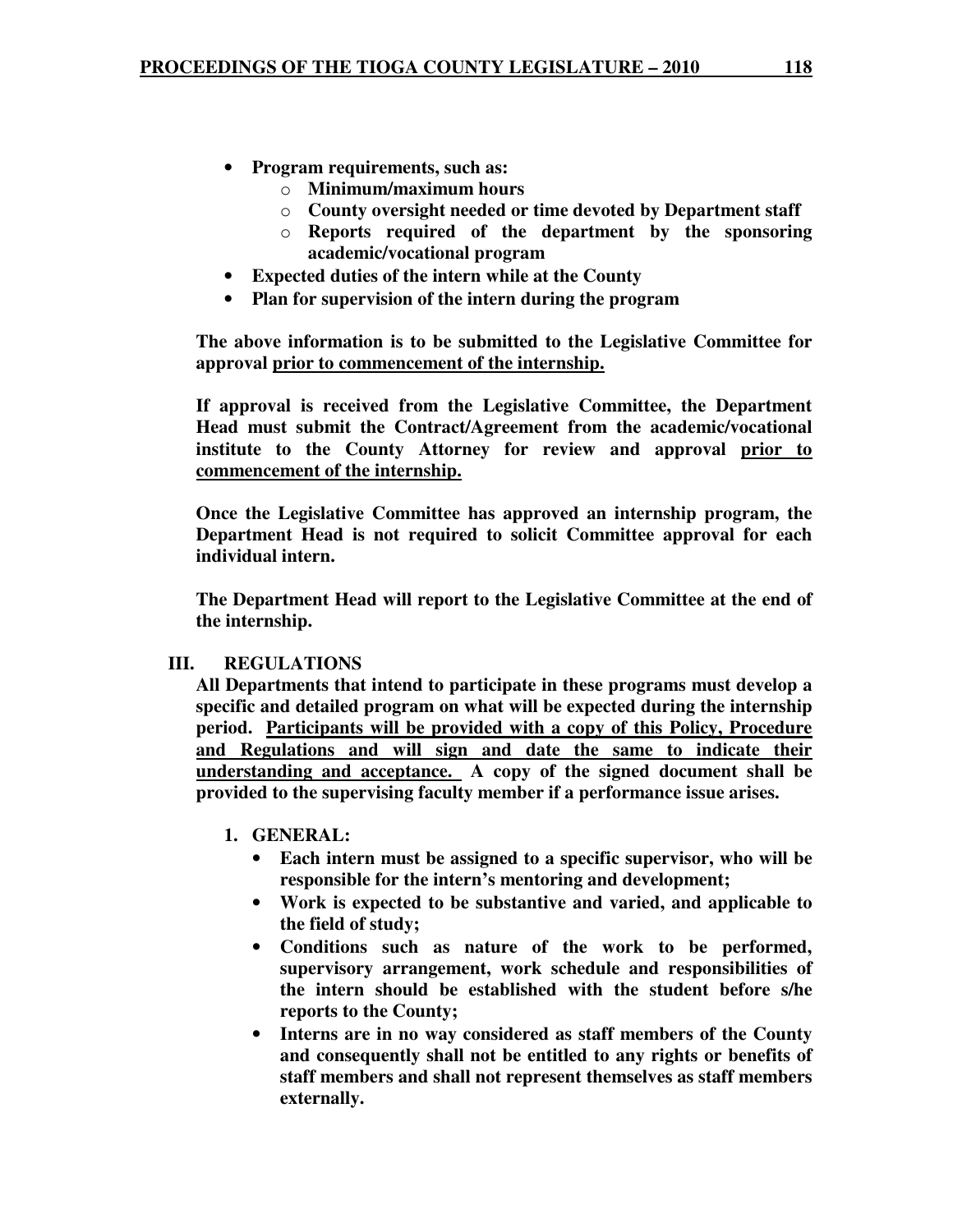#### **2. EXPECTATIONS:**

- **All interns are to attend training arranged by the Department Head with Information Technology to review the Annual Safety Training, Workplace Violence Prevention Training and necessary computer training;**
- **Department Heads are responsible for ensuring each Intern reviews County Policy 14, 25, 30, 31, 36 (if applicable), 49 and 53, then signs an acknowledgement of having done so;**
- **Interns are expected to comply with the rules and procedures of the County and are expected to conduct themselves in a professional manner;**
- **The intern's appearance is considered a reflection of the level of professionalism and dedication to the department. Interns are expected to reflect the dress code of the department in which they are assigned;**
- **Interns are expected to meet high standards of personal conduct and professional ethics, as well as to maintain attention to punctuality, deadlines and cooperation with others;**
- **The intern will have a work schedule. If unable to work because of illness or unforeseen emergency, the department must be notified before the start of the normal workday;**
- **Department Heads are to submit a request to the Director of Information Technology for computer access for the intern, if such access is needed, with the Director of Information Technology having final say in what systems the intern is provided access to;**
- **Interns may only drive a County vehicle if approved by the County Attorney prior to the commencement of the internship and subsequent enrollment in the LENS program occurs through the Safety Officer;**
- **The Department Head must require the intern to complete and return the Emergency Contact Sheet available on the intranet.**

### **3. CONFIDENTIALITY:**

**Tioga County takes its duty of confidentiality very seriously. The intern understands that s/he may come into contact with confidential information, the disclosure of which may violate County Policy and/or State law. The intern undertakes to exercise the utmost discretion in all matters of official business of the County and not to use, under any circumstances, any information about the County or its clients acquired during the internship, or to communicate said information to a third party, or to publish it, even after the end of the internship, except with the formal written consent of the County. Should the intern be found in violation of this obligation, the County reserves the right to terminate the internship and to engage in any applicable legal proceedings.**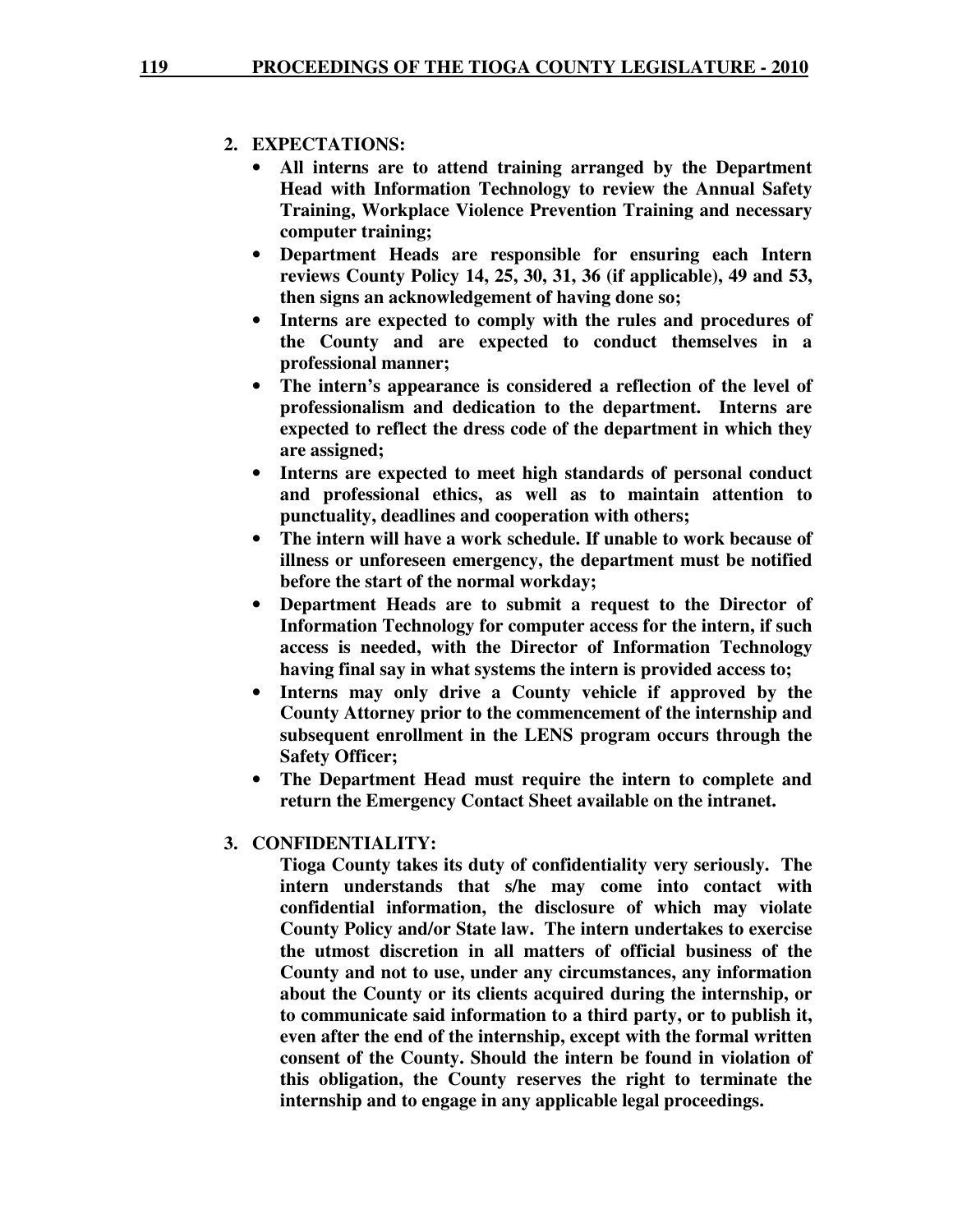#### **4. TERMINATION:**

- **If the intern fails to perform and behave in accordance with policies, procedure and regulations of the County, or violates State regulation or law, the County may decide to terminate the internship at any time. The supervising faculty member shall be notified of such termination;**
- **The County reserves the right to terminate a program with an academic or vocational institution in accordance with the terms of the contract;**
- **Any items provided to the intern by the County are the property of the County and must be returned upon leaving the internship.**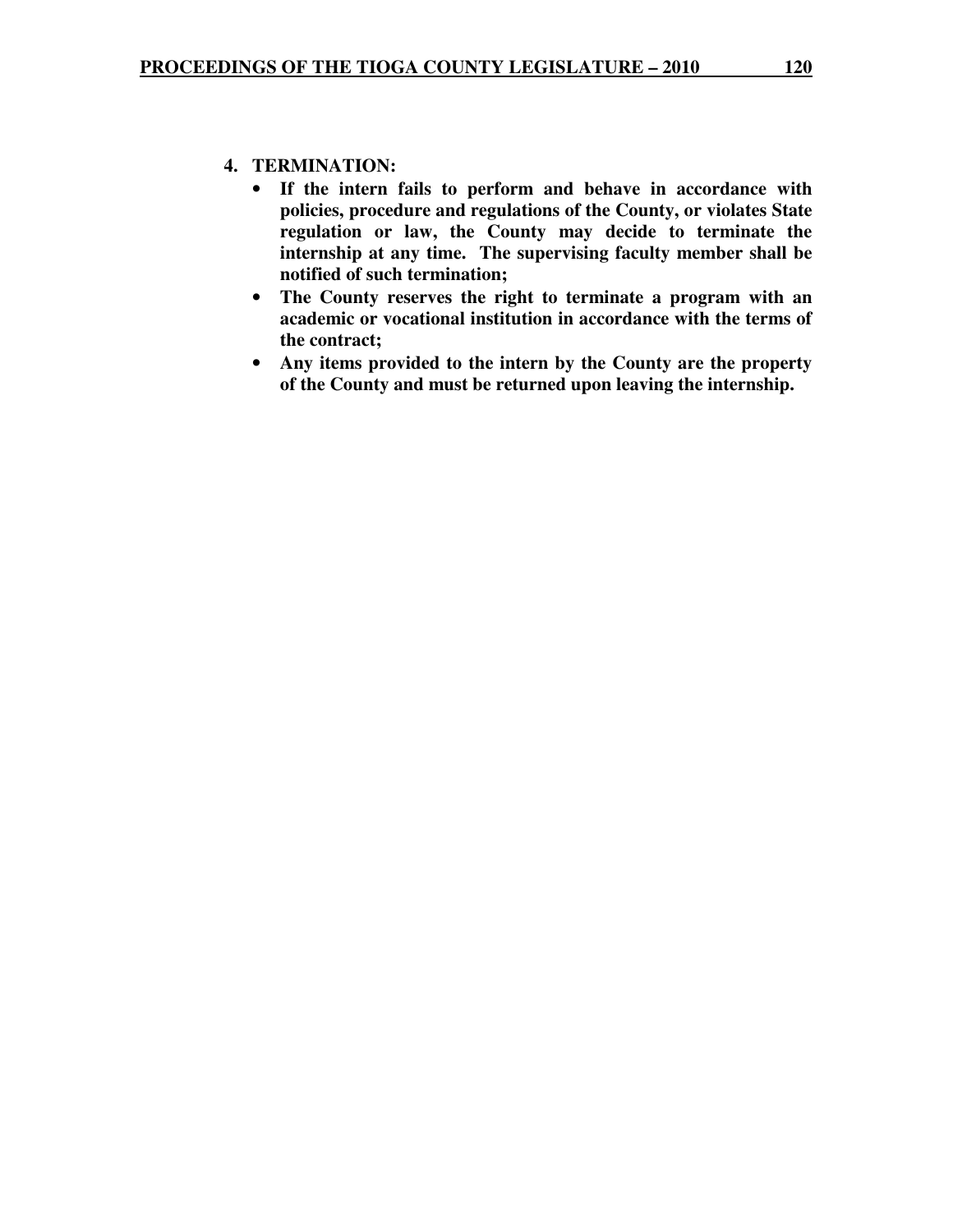# **INTERN CHECKLIST**

Name of Intern: \_\_\_\_\_\_\_\_\_\_\_\_\_\_\_\_\_\_\_\_\_\_\_\_\_\_\_\_\_\_College/University:

**\_\_\_\_\_\_\_\_\_\_ Supervisor: \_\_\_\_\_\_\_\_\_\_\_\_\_\_\_\_\_\_\_ Internship Period:** 

**Check to note completion:** 

**\_\_\_\_\_\_\_\_\_\_\_\_\_\_\_\_\_** 

**\_\_\_\_\_\_\_\_** 

**\_\_\_\_\_\_\_\_** 

- **Contract Approved by County Attorney**
- **Intern provided copy of County Policy 56: Intern Policy**
- $\overline{7}$  Annual Safety Training
- **Workplace Violence Training**   $\Box$
- **Computer Training,** *as applicable*  $\prod$
- **Review of County Policy Handbook**   $\Box$
- **Enrollment in LENS Program,** *as applicable*  $\Box$
- **Complete Emergency Contact Form**   $\prod$

**Intern Signature: \_\_\_\_\_\_\_\_\_\_\_\_\_\_\_\_\_\_\_\_\_\_\_\_\_\_\_\_\_\_\_\_\_\_ Date:** 

**Department Head Signature: \_\_\_\_\_\_\_\_\_\_\_\_\_\_\_\_\_\_\_\_\_\_\_\_ Date:** 

# **THIS FORM & EMERGENCY CONTACT FORM TO BE KEPT ON FILE WITHIN HOSTING DEPARTMENT**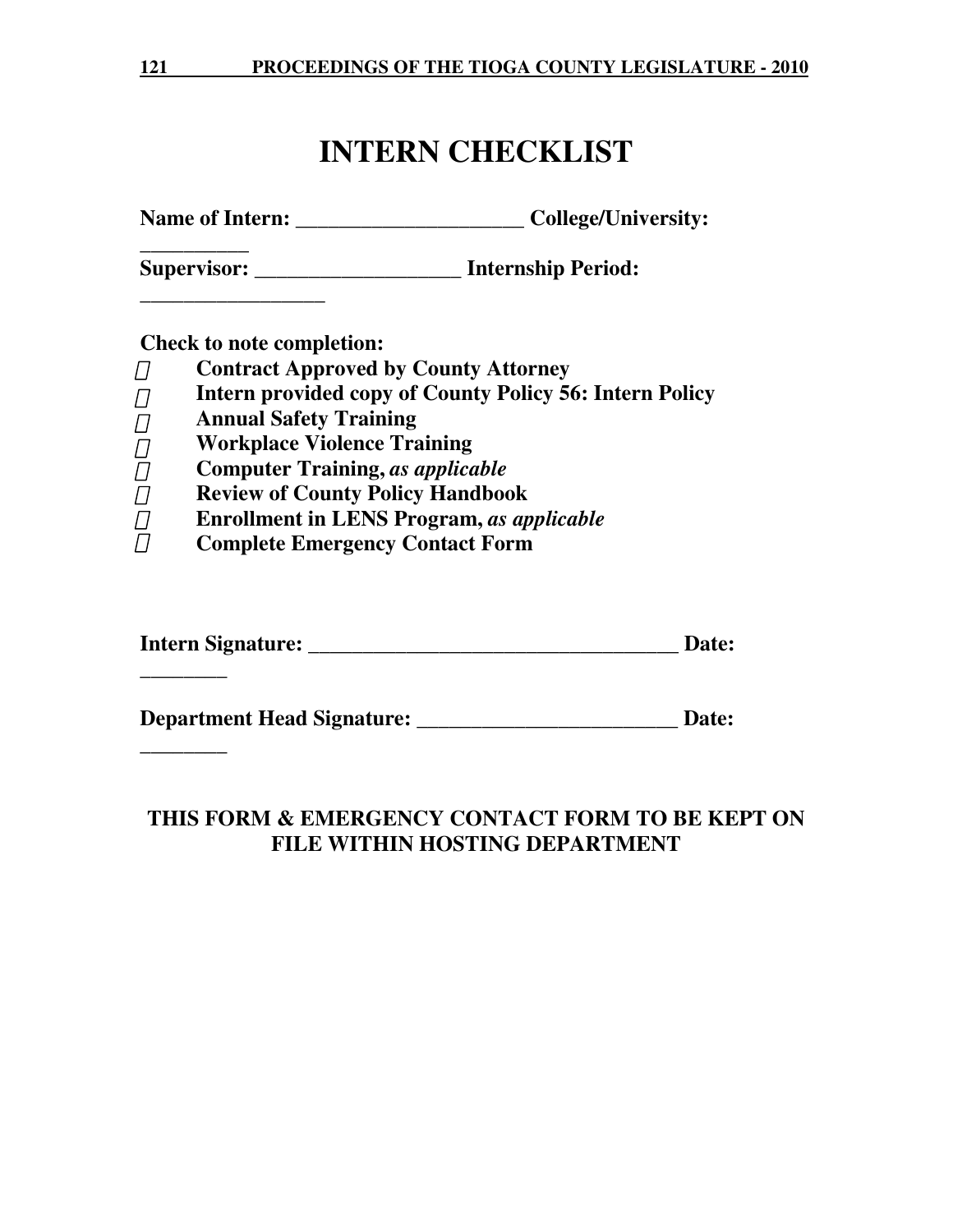# *COUNTY OF TIOGA*

# **DEPARTMENT OF PERSONNEL AND CIVIL SERVICE**

56 Main Street – Owego, New York 13827 – Phone: (607) 687-8494 – Fax: (607) 223-7074

# **Bethany B. O'Rourke Personnel Officer**

# *Emergency Contact*

| Address and the contract of the contract of the contract of the contract of the contract of the contract of the contract of the contract of the contract of the contract of the contract of the contract of the contract of th       |                                                         |                                           |
|--------------------------------------------------------------------------------------------------------------------------------------------------------------------------------------------------------------------------------------|---------------------------------------------------------|-------------------------------------------|
|                                                                                                                                                                                                                                      |                                                         |                                           |
| Contact Person #1                                                                                                                                                                                                                    |                                                         |                                           |
|                                                                                                                                                                                                                                      |                                                         |                                           |
|                                                                                                                                                                                                                                      |                                                         |                                           |
|                                                                                                                                                                                                                                      |                                                         | <b>Contact's Place of Work</b>            |
| <b>Address</b>                                                                                                                                                                                                                       | <u> 1989 - Johann Barnett, fransk politik (d. 1989)</u> |                                           |
|                                                                                                                                                                                                                                      |                                                         |                                           |
|                                                                                                                                                                                                                                      |                                                         | (if applicable - beeper, car phone, etc.) |
| Contact Person #2                                                                                                                                                                                                                    |                                                         |                                           |
|                                                                                                                                                                                                                                      |                                                         |                                           |
|                                                                                                                                                                                                                                      |                                                         | <b>Home Phone #</b>                       |
|                                                                                                                                                                                                                                      |                                                         | <b>Contact's Place of Work</b>            |
|                                                                                                                                                                                                                                      |                                                         |                                           |
|                                                                                                                                                                                                                                      |                                                         |                                           |
|                                                                                                                                                                                                                                      |                                                         | (if applicable - beeper, car phone, etc.) |
|                                                                                                                                                                                                                                      |                                                         |                                           |
| Employee's Signature <u>Letteral and the set of the set of the set of the set of the set of the set of the set of the set of the set of the set of the set of the set of the set of the set of the set of the set of the set of </u> |                                                         |                                           |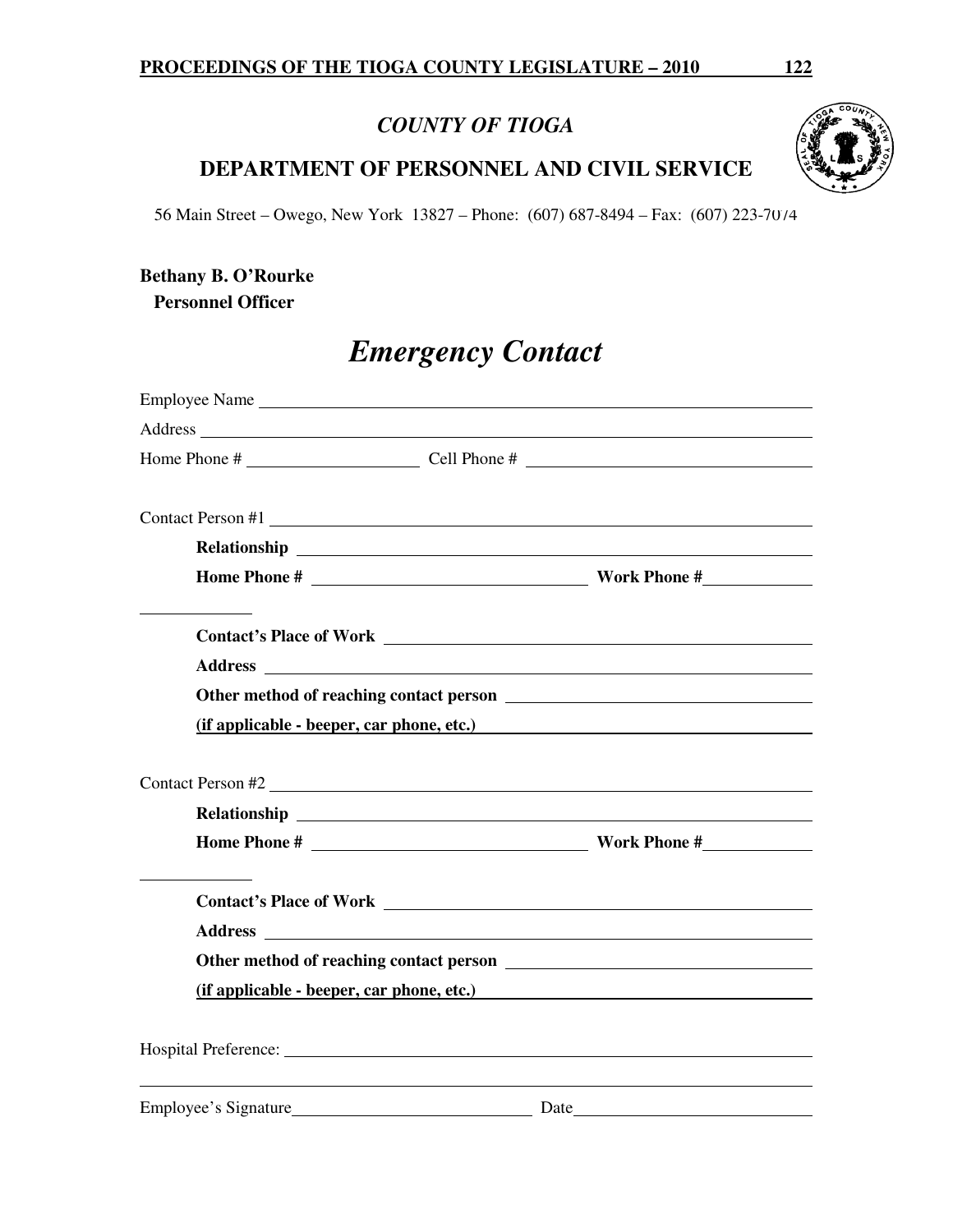|  | 123 |  |  |  |  | <b>PROCEEDINGS OF THE TIOGA COUNTY LEGISLATURE - 2010</b> |  |
|--|-----|--|--|--|--|-----------------------------------------------------------|--|
|--|-----|--|--|--|--|-----------------------------------------------------------|--|

# INTERN Authorization Form:Tioga County Information Technology

| have viewed the following Tioga County Policies |
|-------------------------------------------------|
|                                                 |

Annual Safety Training Workplace Violence Prevention Training User ID/Security Training Policy 43 and understand my responsibilities as the owner of userid \_\_\_\_\_\_\_\_\_\_\_\_\_\_\_\_\_\_\_\_\_\_ Owner's Signature: \_\_\_\_\_\_\_\_\_\_\_\_\_\_\_\_\_\_\_\_\_\_\_\_\_\_\_\_\_\_\_\_\_\_\_\_\_\_Date: \_\_\_\_\_\_\_\_\_\_\_\_\_\_\_ College University: \_\_\_\_\_\_\_\_\_\_\_\_\_\_\_\_\_\_\_\_\_\_\_\_\_\_Supervisor: \_\_\_\_\_\_\_\_\_\_\_\_\_\_\_\_\_\_\_\_\_\_ Internship Period: \_\_\_\_\_\_\_\_\_\_\_\_\_\_\_\_\_\_\_\_\_\_\_\_\_\_\_\_\_\_\_\_\_\_\_\_\_\_\_\_\_\_\_\_\_\_\_\_\_\_\_\_\_\_\_\_\_\_\_\_

Tioga County Network Laptop Policy and Procedures Review

I acknowledge that I have reviewed Tioga County's Network Laptop Policies and Procedures and I understand the terms of this policy and agree to abide by it. By my signature below, I agree to be responsible for the use and safety of the laptop, to report any malfunctions immediately to Tioga County's Help Desk, and to load no additional software onto the machine or remove software from the computer's hard drive. I understand that the laptop is the property of Tioga County and will be returned to them at the end of the project and/or employment. The statement is to be completed and filed with the Law Department, 56 Main Street, Owego, New York 13827.

| <b>Date</b><br><b>Business</b>                               |                                                                           |             |
|--------------------------------------------------------------|---------------------------------------------------------------------------|-------------|
| <b>Signature</b><br>(Printed)                                |                                                                           | <b>Name</b> |
| <b>YES</b><br>N <sub>O</sub><br><b>YES</b><br>N <sub>O</sub> | Additional one on one training requested:<br>Training handouts requested: |             |

| ITCS USE ONLY   |
|-----------------|
| ACCOUNT ACTIVE: |
| IT STAFF:I      |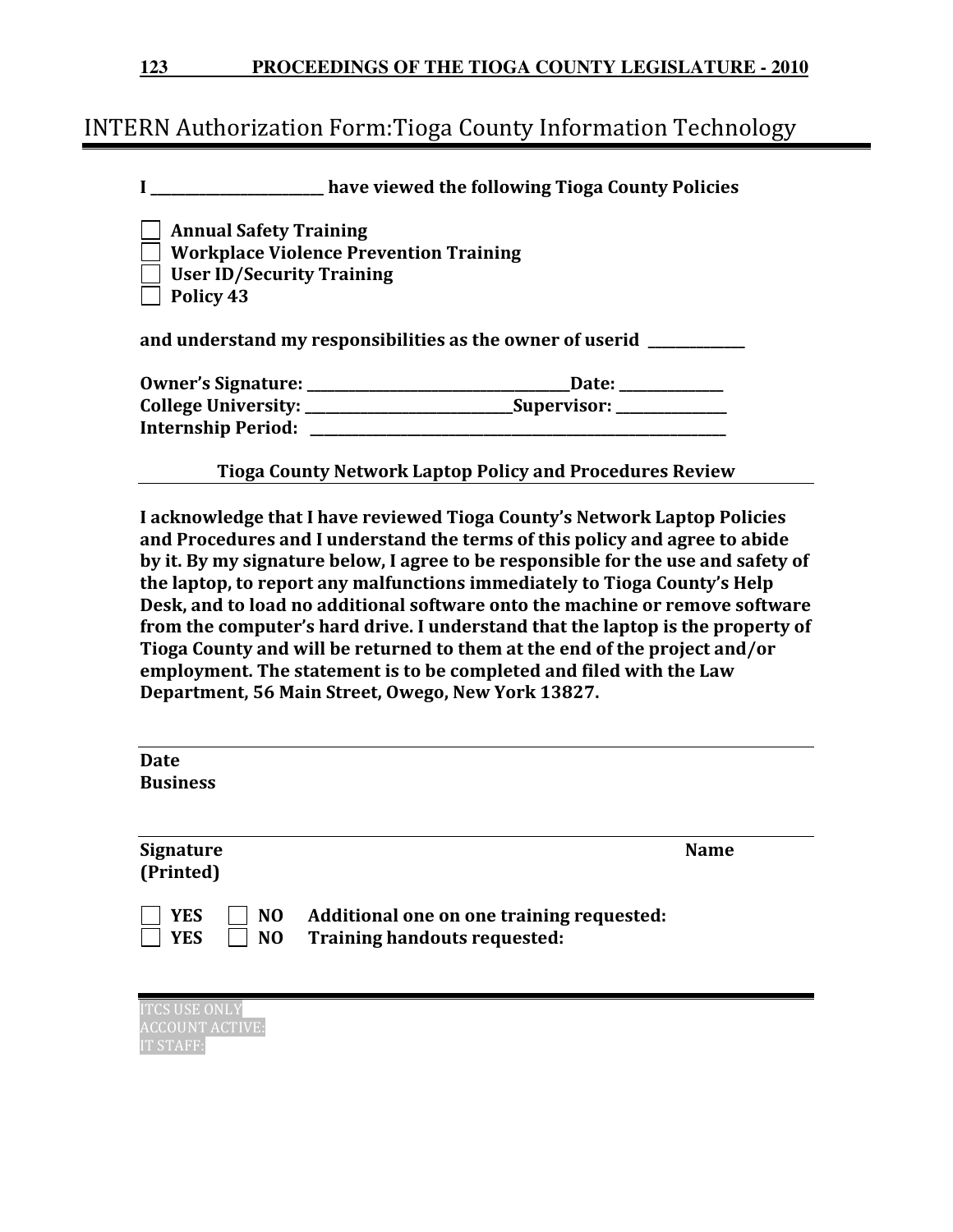**Roll Call: Ayes 08 Noes 00 Absent 01 CARRIED** 

#### **REFERRED TO: LEGISLATIVE WORKSESSION PERSONNEL COMMITTEE**

| <b>RESOLUTION NO. 111-10</b> | STANDARD WORK DAY AND       |
|------------------------------|-----------------------------|
|                              | <b>REPORTING RESOLUTION</b> |
|                              | DISTRICT ATTORNEY'S OFFICE  |

#### **Adoption moved by Legislator McEwen, Seconded by Legislator Oberbeck.**

**RESOLVED: That the County of Tioga hereby establishes the following as standard work days for elected and appointed officials, and will report the following days worked to the New York State and Local Employees' Retirement System based on the record of activities maintained and submitted by the following officials to the Clerk of this body;** 

| <b>Title</b>                                | <b>Name</b>            | <b>Standard</b><br><b>Work Day</b><br>(hrs/day) | <b>Term</b><br><b>Begins/Ends</b> | Participates in<br><b>Employer's</b><br><b>Time Keeping</b><br><b>System</b><br>(Y/N) | Days/Month<br>(based on<br><b>Record of</b><br><b>Activities</b> ) |  |  |
|---------------------------------------------|------------------------|-------------------------------------------------|-----------------------------------|---------------------------------------------------------------------------------------|--------------------------------------------------------------------|--|--|
| <b>Appointed Officials</b>                  |                        |                                                 |                                   |                                                                                       |                                                                    |  |  |
| $3rd$ Assistant<br><b>District Attorney</b> | <b>Judy</b><br>Quigley | 7                                               | 10/2/2009-TERM<br>OF OFFICE       | Y                                                                                     | 4.73                                                               |  |  |
|                                             |                        |                                                 |                                   |                                                                                       |                                                                    |  |  |
|                                             |                        |                                                 |                                   |                                                                                       |                                                                    |  |  |

**And be it further** 

**RESOLVED: That the Tioga County Legislature does hereby attest that the above appointed official has submitted a three-month log of activities and such is on file with the Legislative Clerk.**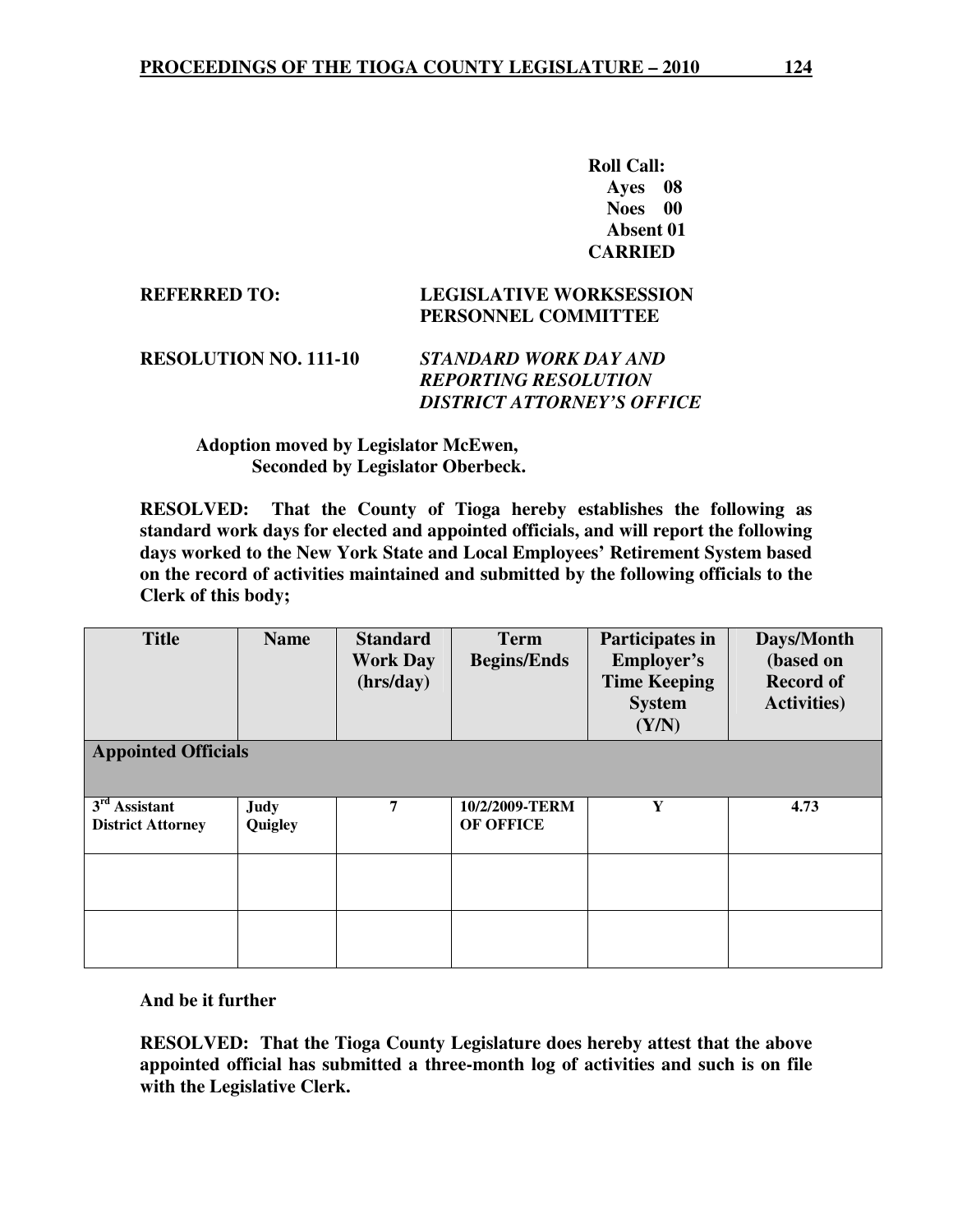**Roll Call: Ayes 08 Noes 00 Absent 01 CARRIED** 

**REFERRED TO: PUBLIC WORKS** 

 **PERSONNEL** 

**RESOLUTION NO. 112-10** *ABOLISH THREE (3) CLEANER I POSITIONS* 

 **Adoption moved by Legislator Sullivan, seconded by Legislator Oberbeck.** 

**WHEREAS: Legislative approval is required to abolish and create any new title within a Tioga County Department; and** 

**WHEREAS: The Commissioner of Public Works received sealed bids for Cleaning Services for the County Office Building and the Health and Human Services Building on April 2, 2010; and** 

**WHEREAS: There is a considerable cost savings to the County by awarding the Cleaning bid; therefore be it** 

**RESOLVED: That the Tioga County Legislature approves the abolishment of three (3) Cleaner I positions to be effective May 1, 2010.** 

> **Roll Call: Ayes 08 Noes 00 Absent 01 CARRIED**

#### **REFERRED TO: PERSONNEL COMMITTEE**

**RESOLUTION NO. 113-10** *AMEND RESOLUTION 358-09 STAFF CHANGES* 

> **Adoption moved by Legislator Oberbeck, Seconded by Legislator Sullivan.**

**WHEREAS: Resolution 358-09 listed four (4) vacant Deputy Sheriff positions as unfunded for 2010; and**